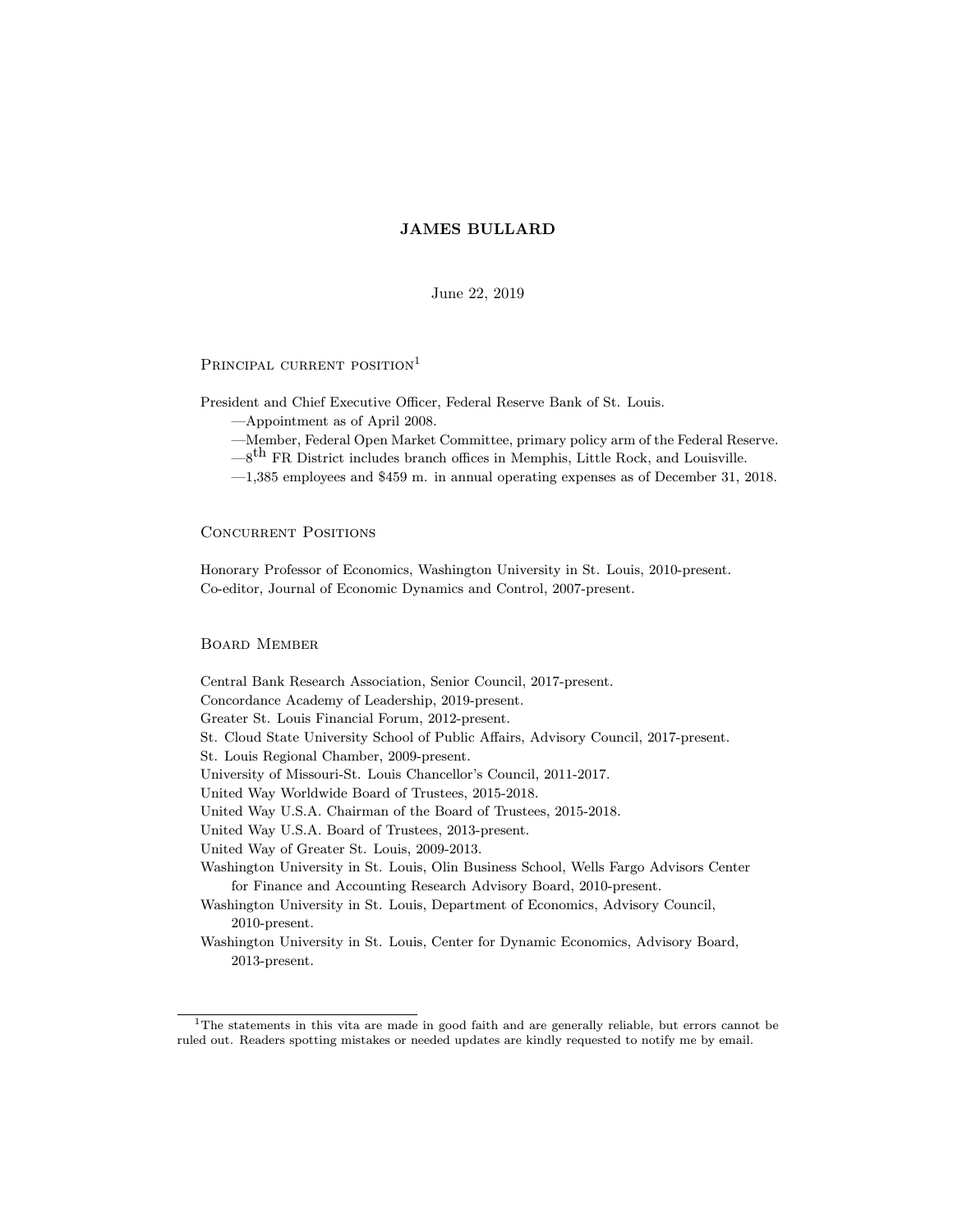### PREVIOUS POSITIONS

Vice-President and Research Economist. Deputy Director of Research for Monetary Analysis. Research Department, Federal Reserve Bank of St. Louis.

|Economist at the Bank since 1990.

-Policy adviser, FOMC Class I, FOMC briefing coordinator.

|Macroeconomics section chief.

# Teaching positions

- Washington University in St. Louis, Department of Economics. Macroeconomics, PhD core level, Spring 2006, 2005, 2004, 2003. Macroeconomic theory, PhD field level, Fall 2007, Spring 2007, 2000, and 1994. Intermediate macroeconomics, Fall 2005, 2002, Spring 2001, 1998 (Olin School). Macroeconomics reading group, Spring 2006 to 2008.
- University of Missouri, St. Louis, Department of Economics. Worldwide growth and development, graduate level, Summer 2003. Topics in money and banking, graduate level, Summer 2000, 1997, 1994.
- Southern Illinois University, Edwardsville, Department of Economics. Topics in monetary and fiscal policy, graduate level, Fall 2002, 1999, 1992.

### Visiting positions

- Visitor, Bank of England, Monetary Assessment and Analysis Division, April-July 1996. London, United Kingdom.
- Visitor, Santa Fe Institute, November 1995. Santa Fe, New Mexico, USA.

# **EDUCATION**

- Ph.D., Economics, Indiana University, Bloomington, Indiana, 1990.
- Bachelor of Science, Quantitative Methods and Information Systems, and Economics, St. Cloud State University, St. Cloud, Minnesota, 1984.

# **AWARDS**

Distinguished Alumni Award, Indiana University, College of Arts and Sciences, 2014.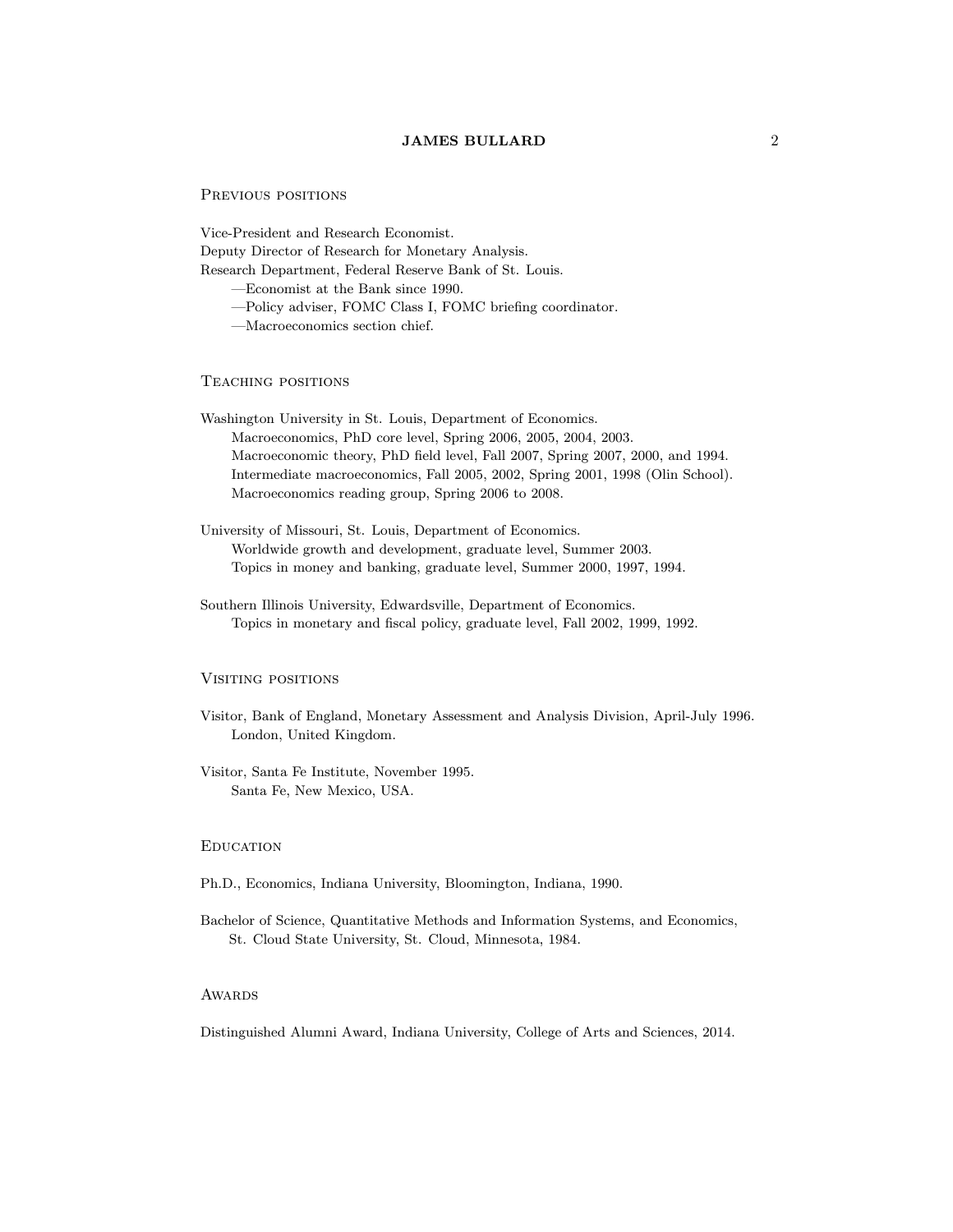Weidenbaum Center Award for Excellence, Washington University, 2014.

G.R. Herberger College of Business Leadership Award, St. Cloud State University, 2009.

## CITIZENSHIP

United States of America.

PUBLICATIONS IN JOURNALS

- Nominal GDP Targeting with Heterogeneous Labor Supply. Journal of Money, Credit and Banking, 2019, forthcoming. (With A. Singh).
- Incomplete Credit Markets and Monetary Policy. Journal of Economic Dynamics and Control, 2019, June, 103: 83-101. (With C. Azariadis, A. Singh and J. Suda).

R-Star Wars: The Phantom Menace. Business Economics, 2018, April, 53(2): 60-65.

Permazero. Cato Journal, 2016, Spring/Summer, 36(2): 415-429.

- The Optimal Inflation Target in an Economy with Limited Enforcement. Macroeconomic Dynamics, 2016, March, 20 (Special Issue 2): 582-600. (With G. Antinolfi and C. Azariadis).
- The Stability of Macroeconomic Systems with Bayesian Learners. Journal of Economic Dynamics and Control, 2016, January, 62(1): 1-16. (With J. Suda).
- Three Challenges to Central Bank Orthodoxy. Business Economics, 2015, October, 50(4): 191-199. (With K.L. Kliesen).
- When Does Determinacy Imply Expectational Stability? International Economic Review, 2014, February, 55(1): 1-22. (With S. Eusepi).
- Social Learning and Monetary Policy Rules. Economic Journal, 2013, March, 123(567): 38- 76. (With J. Arifovic and O. Kostyshyna).
- Learning and the Great Moderation. International Economic Review, 2012, May, 53(2): 375-97. (With A. Singh).
- A Model of Near-Rational Exuberance. Macroeconomic Dynamics, 2010, April, 14(2): 166- 188. (With G. Evans and S. Honkapohja).
- Monetary Policy, Determinacy and Learnability in a Two-Block World Economy. Journal of Money, Credit and Banking, 2009, December, 41(8): 1585-1612. (With E. Schaling).
- Worldwide Macroeconomic Stability and Monetary Policy Rules. Journal of Monetary Economics, 2008, October, 55(Supplement 1): S34-S47. (With A. Singh).
- Monetary Policy, Judgement, and Near-Rational Exuberance. American Economic Review, 2008, June, 98(3): 1163-1177. (With G. Evans and S. Honkapohja).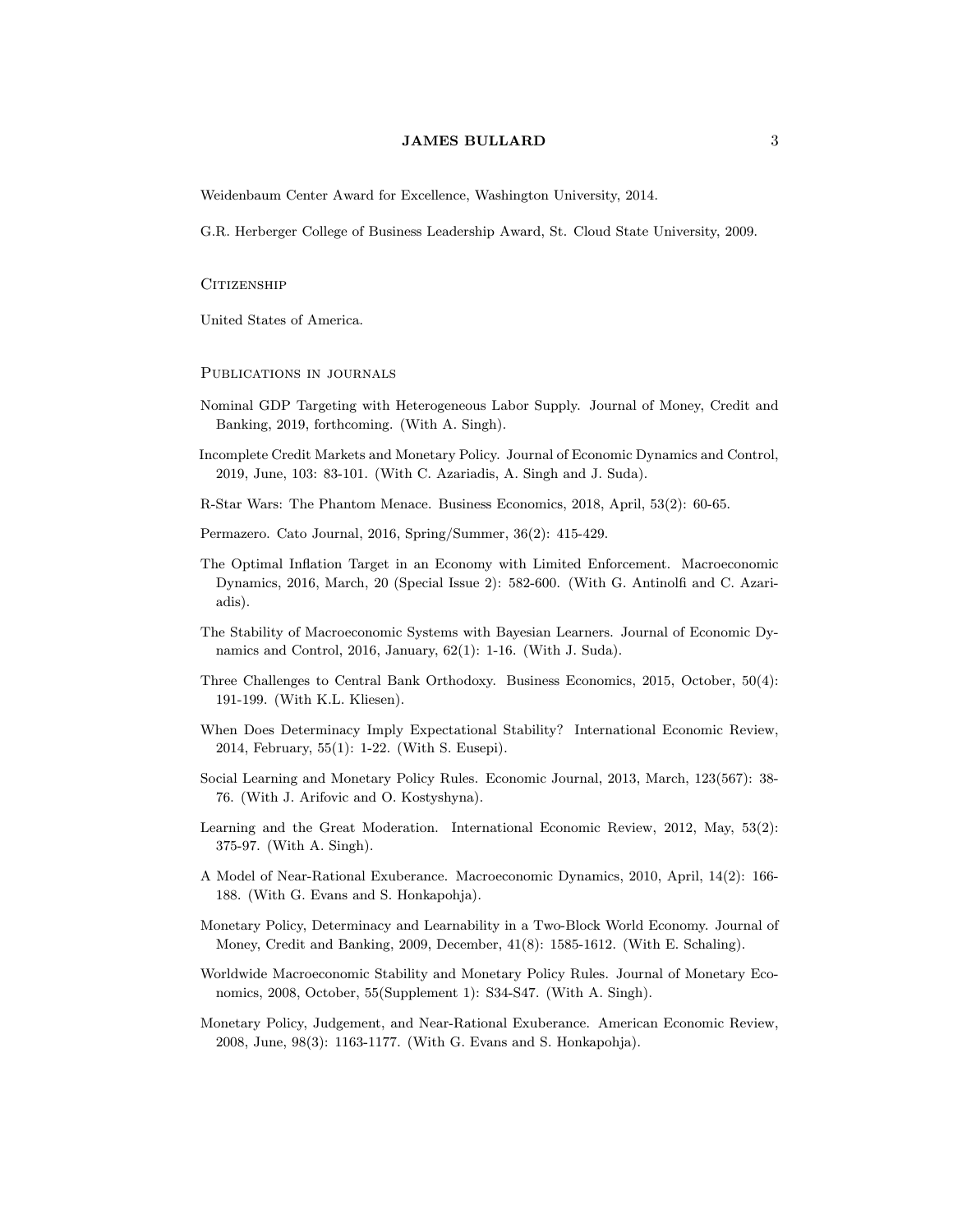- A Leisurely Reading of the Life-Cycle Consumption Data. Journal of Monetary Economics, 2007, November, 54(8): 2305-2320. (With J. Feigenbaum).
- Comments on Orphanides and Williams' `Robust Monetary Policy.' Journal of Monetary Economics, 2007, July, 54(5): 1436-1440.
- Determinacy, Learnability, and Monetary Policy Inertia. Journal of Money, Credit, and Banking, 2007, August, 39(5): 1177-1212. (With K. Mitra).
- Escapist Policy Rules. Journal of Economic Dynamics and Control, 2005, November, 29(11): 1841-1865. (With I-K. Cho).
- Did the Great In
ation Occur Despite Policymaker Commitment to a Taylor Rule? Review of Economic Dynamics, 2005, April, 8(2): 324-359. (With S. Eusepi).
- Trend-Reverting Fluctuations and the Life-Cycle Model. Journal of Economic Theory, 2004, December, 119(2): 334-356. (With C. Azariadis and L. Ohanian).
- Central Bank Design in General Equilibrium. Journal of Money, Credit, and Banking, 2004, February, 36(1): 95-114. (With C. Waller).
- Intermediaries and Payments Instruments. Journal of Economic Theory, 2003, April, 109(2): 172-197. (With B.D. Smith).
- The Value of Inside and Outside Money. Journal of Monetary Economics, 2003, March, 50(2): 389-417. (With B.D. Smith).
- Learning about Monetary Policy Rules. Journal of Monetary Economics, 2002, September, 49(6): 1105-1129. (With K. Mitra).
- Private and Public Circulating Liabilities. Journal of Economic Theory, 2001, July-August, 99(1-2): 59-116. (With C. Azariadis and B.D. Smith).
- Learning and Excess Volatility. Macroeconomic Dynamics, 2001, April, 5(2): 272-302. (With J. Duffy).
- An Empirically Plausible Model of Low Real Interest Rates and Unbacked Government Debt. Journal of Monetary Economics, 1999, December, 44(3): 477-508. (With S. Russell).
- Using Genetic Algorithms to Model the Evolution of Heterogeneous Beliefs. Computational Economics, 1999, February, 13(1): 41-60. (With J. Duffy).
- Learning and the Stability of Cycles. Macroeconomic Dynamics, 1998, March, 2(1): 22-48. (With J. Duffy).
- A Model of Learning and Emulation with Articial Adaptive Agents. Journal of Economic Dynamics and Control, 1998, February,  $22(2)$ : 179-207. (With J. Duffy).
- The Transition from Stagnation to Growth: An Adaptive Learning Approach. Journal of Economic Growth, 1997, July,  $2(2)$ : 185-209. (With J. Arifovic and J. Duffy).
- The Long-Run Relationship between Inflation and Output in Postwar Economies. Journal of Monetary Economics, 1995, December, 36(3): 477-496. (With J. Keating).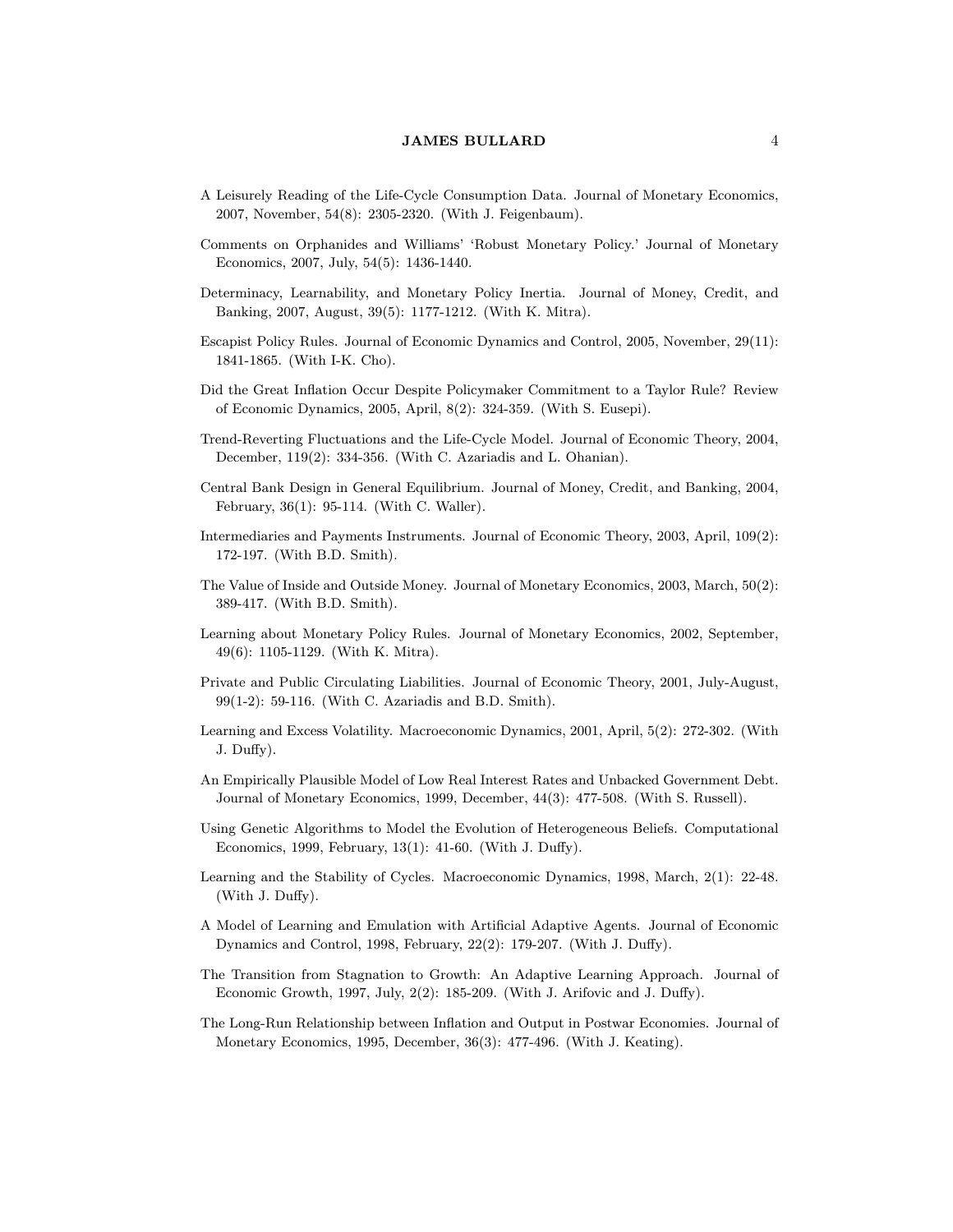Learning Equilibria. Journal of Economic Theory, 1994, December, 64(2): 468-485.

- Nonlinearity and Chaos in Economic Models: Implications for Policy Decisions. Economic Journal, 1993, July, 103: 849-867. (With A. Butler).
- Time-Varying Parameters and Nonconvergence to Rational Expectations under Least Squares Learning. Economics Letters, 1992, October, 40(2): 159-166.
- Cost Functions for Symphony Orchestras. Journal of Cultural Economics, 1985, December, 9(2):71-85. (With M. Lange, W. Luksetich and P. Jacobs).

#### PUBLICATIONS IN VOLUMES

- International Monetary Stability and Policy, with Robert Kaplan, Dennis Lockhart, and John C. Williams. Chapter 7 in M.D. Bordo and J.B. Taylor, eds., Rules for International Monetary Stability, Hoover Press, 2017.
- Comment on "Debt and Incomplete Financial Markets: A Case for Nominal GDP Targeting," by Kevin D. Sheedy. In D.H. Romer and J. Wolfers, eds., Brookings Papers on Economic Activity, Spring 2014.
- Comment on 'Inflation and Welfare in Models with Trading Frictions,' by G. Roucheteau and R. Wright. In D. Altig and E. Nosal, eds., Monetary Policy in Low-In
ation Economies, Cambridge University Press, 2009.
- Comment on "Laboratory Experiments with an Expectational Phillips Curve," by J. Arifovic and T.J. Sargent. In D.E. Altig and B.D. Smith, eds., Evolution and Procedures in Central Banking, Cambridge University Press, 2003.
- Learning Equilibria. In D.A. Walker, ed., Equilibrium. Vol. 3. Edward Elgar Publishing, 2000.
- Learning. In D. Glasner, ed., Business Cycles and Depressions, Garland Publishing, 1997.
- Rethinking Rational Expectations. In G. von Furstenberg, ed., Acting Under Uncertainty. Kluwer Academic, 1990.

### Publications in the FRB-St. Louis Review

- Allan Meltzer and the Search for a Nominal Anchor. FRB-St. Louis Review, Second Quarter 2018, 100(2): 117-126.
- Permazero. FRB-St. Louis Review, Second Quarter 2016, 98(2): 81-92.
- Three Challenges to Central Bank Orthodoxy. FRB-St. Louis Review, First Quarter 2016, 98(1): 1-16. (With K.L. Kliesen).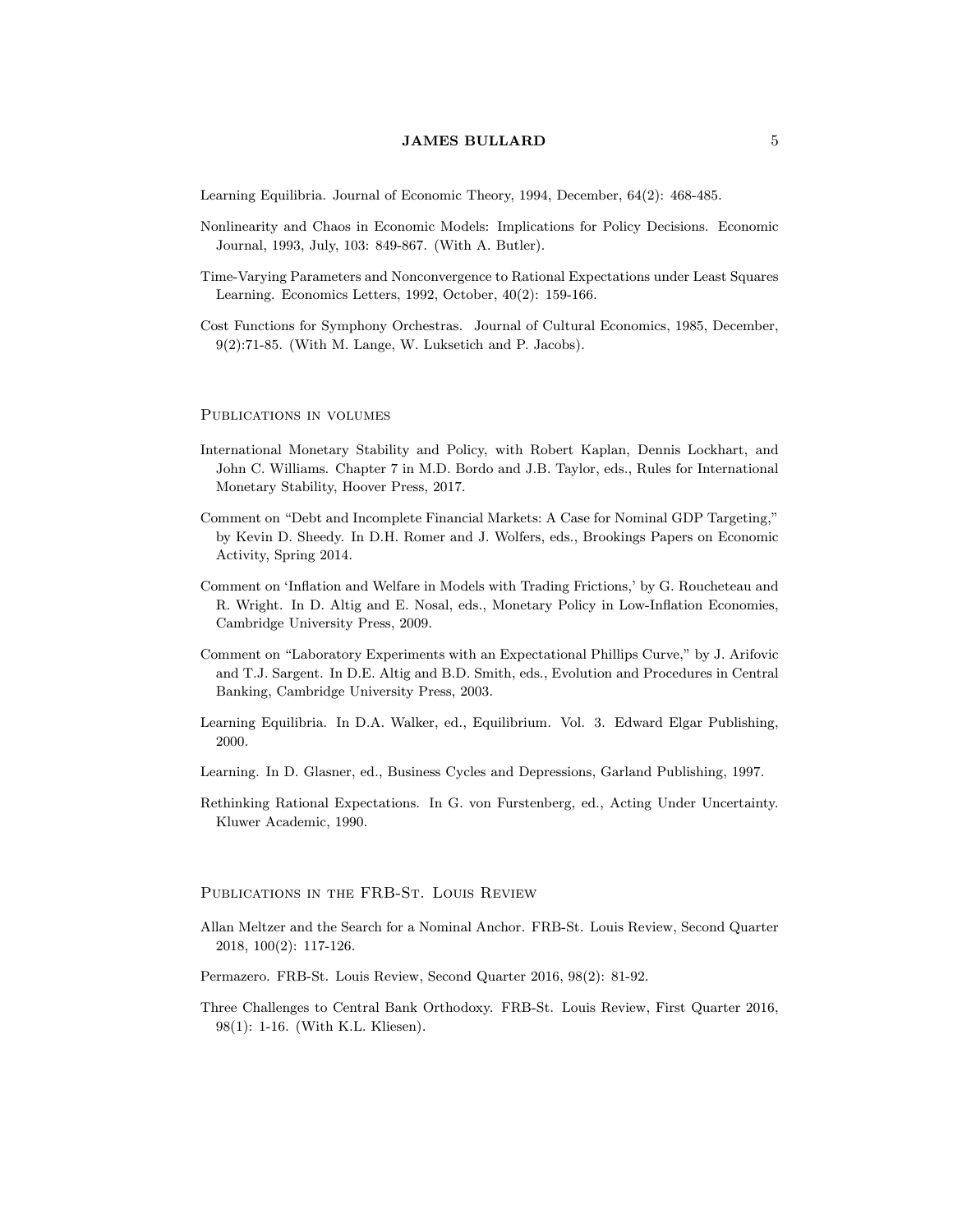- The Rise and Fall of Labor Force Participation in the United States. FRB-St. Louis Review, First Quarter 2014, 96(1): 1-12.
- Demographics, Redistribution, and Optimal Inflation. FRB-St. Louis Review, 2012, November/December, 94(6): 419-440. (With C. Garriga and C. Waller).
- Death of a Theory. FRB-St. Louis Review, 2012, March/April, 94(2): 83-101.
- Measuring Inflation: The Core Is Rotten. FRB-St. Louis Review, 2011, July/August, 93(4): 223-234.
- Seven Faces of "The Peril." FRB-St. Louis Review, 2010, September/October, 92(5): 339-352.
- Three Lessons for Monetary Policy from the Panic of 2008. FRB-St. Louis Review, 2010, May/June, 92(3): 155-164.
- Systemic Risk and the Financial Crisis: A Primer. FRB-St. Louis Review, 2009, September/October, 91(5): 403-417. (With C. Neely and D. Wheelock).
- President's Welcome. FRB-St. Louis Review, 2009, July/August, 91(4): 179-180.
- The Role of Potential Output in Policymaking. FRB-St. Louis Review, 2009, July/August, 91(4): 389-395. (Panel discussion with C.H. Araujo and S. Honkapohja).
- Three Funerals and a Wedding. FRB-St. Louis Review, 2009, January/February, 91(1): 1-12.
- Monetary Policy as Equilibrium Selection. FRB-St. Louis Review, 2007, July/August, 89(4): 331-341. (With G. Antinolfi and C. Azariadis).
- The Learnability Criterion and Monetary Policy. FRB-St. Louis Review, 2006, May/June, 88(3): 203-217.
- How Costly is Sustained Low In
ation for the U.S. Economy? FRB-St. Louis Review, 2004, May/June, 86(3): 35-67. (With S. Russell).
- Why the Fed Should Ignore the Stock Market. FRB-St. Louis Review, 2002, March/April, 84(2): 35-42. (With E. Schaling).
- New Economy-New Policy Rules? FRB-St. Louis Review, 2001, September/October, 83(5): 57-66. (With E. Schaling).
- Testing Long-Run Neutrality Propositions: Lessons from the Recent Research. FRB-St. Louis Review, 1999, November/December, 81(6): 57-78.
- What Has Become of the 'Stability-through-Inflation' Argument? FRB-St. Louis Review, 1998, January/February, 80(1). (With A. Marty).
- Price Stability and Economic Growth: Editor's Introduction. FRB-St. Louis Review, 1996, May/June, 78(3): 3-6.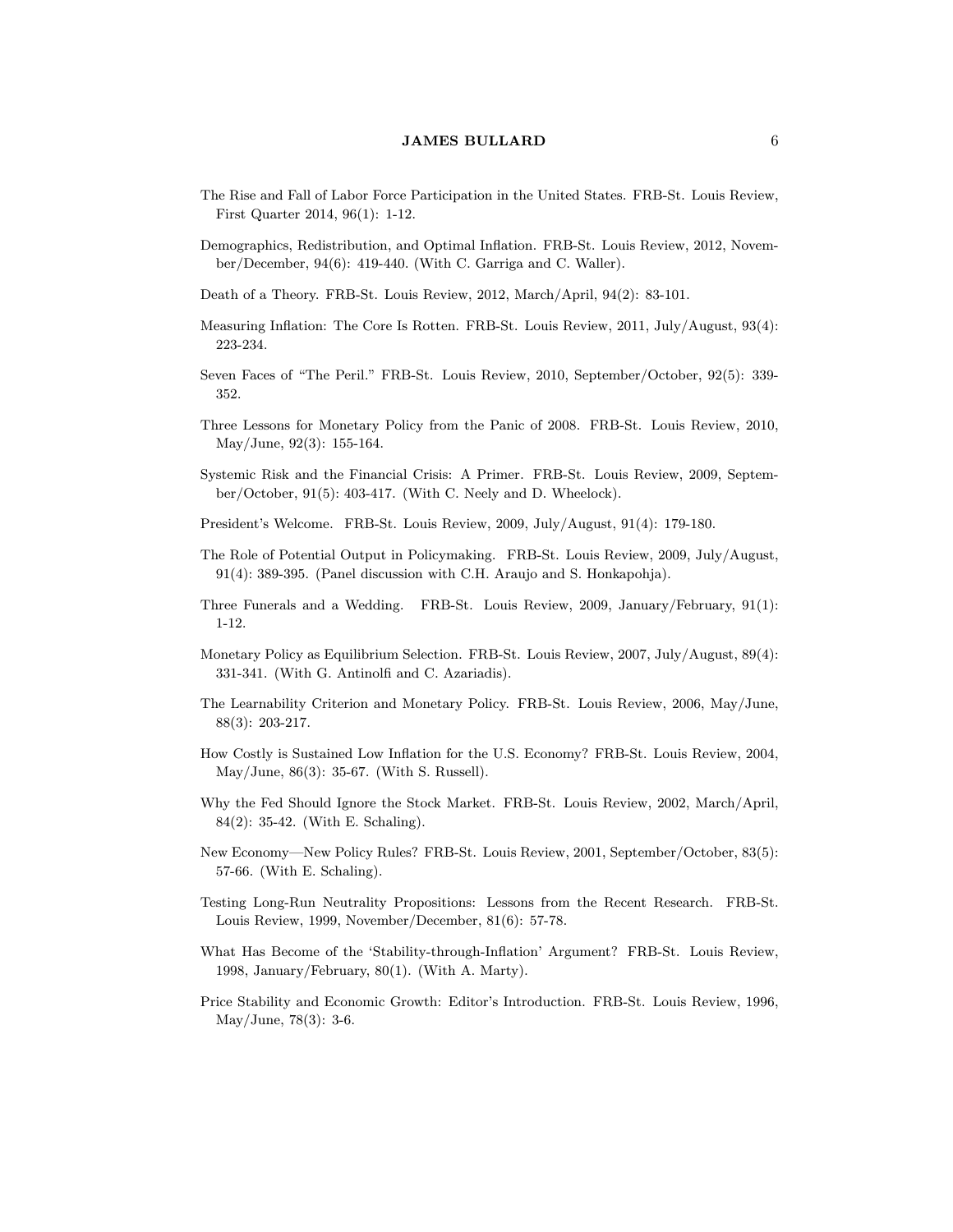- U.S. Official Forecasts of G-7 Economies, 1976-90. FRB-St. Louis Review, 1995, March/April, 77(2): 39-48. (With M. Ulan and W. Dewald).
- Measures of Money and the Quantity Theory. FRB-St. Louis Review, 1994, January/February, 76(1): 19-30.
- Samuelson's Model of Money with n-Period Lifetimes. FRB-St. Louis Review, 1992, May/June, 74(3): 67-82.
- The FOMC in 1991: an elusive recovery. FRB-St. Louis Review, 1992, March/April, 74(2): 41-61.
- The FOMC in 1990: Onset of Recession. FRB-St. Louis Review, 1991, May/June, 73(3): 31-53.
- Learning, Rational Expectations and Policy: A Summary of Recent Research. FRB-St. Louis Review, 1991, January/February, 73(1): 50-60.

#### Edited volumes

- Proceedings of the Tenth International Conference on Computing in Economics and Finance, Special Issue of the Journal of Economic Dynamics and Control, 2006, September/October, 30(9-10): 1441-1856. (Edited with Cees Diks and Florian Wagener).
- New Approaches to Learning in Macroeconomics. Special issue of Macroeconomic Dynamics, 2001. (Edited with J. Arifovic). With contributions by B. LeBaron; C. Hommes and J.B. Rosser, Jr.; J. Arifovic; G. Bischi and R. Marimon; J. Bullard and J. Duffy; T. Allen and C. Carroll; and B. Routledge.
- Price Stability and Economic Growth, FRB-St. Louis Review 20th Annual Conference Volume, 1996. With contributions by B. Smith, J. Boyd, and S. Choi; P. Labadie; S. Chatterjee; V.V. Chari, R. Manuelli, and L. Jones; G. Hansen; A. Stockman; R. Wright and A. Trejos; N. Wallace; J. Ritter; C. Azariadis and V. Galasso; R. Becker; R. Cooper; R. King and A. Wolman; E. Prescott; J. Rotemberg; M. Bruno and W. Easterly; J. Faust; K. West; R. Barro; N. Kocherlakota; C. Sims.

## Current working papers and manuscripts

Classic Policy Benchmarks for Heterogeneous-Agent Economies. (with R. DiCecio).

Optimal Monetary Policy for the Masses. (with R. DiCecio).

Does a Low-Interest-Rate Regime Punish Savers?

Monetary policy, determinacy, and learnability in the open economy. (With E. Schaling).

Endogenous skill acquisition and Mirleesian taxation. (With Y. Zhang).

Learning and structural change in macroeconomic data. Manuscript. (With J. Duffy).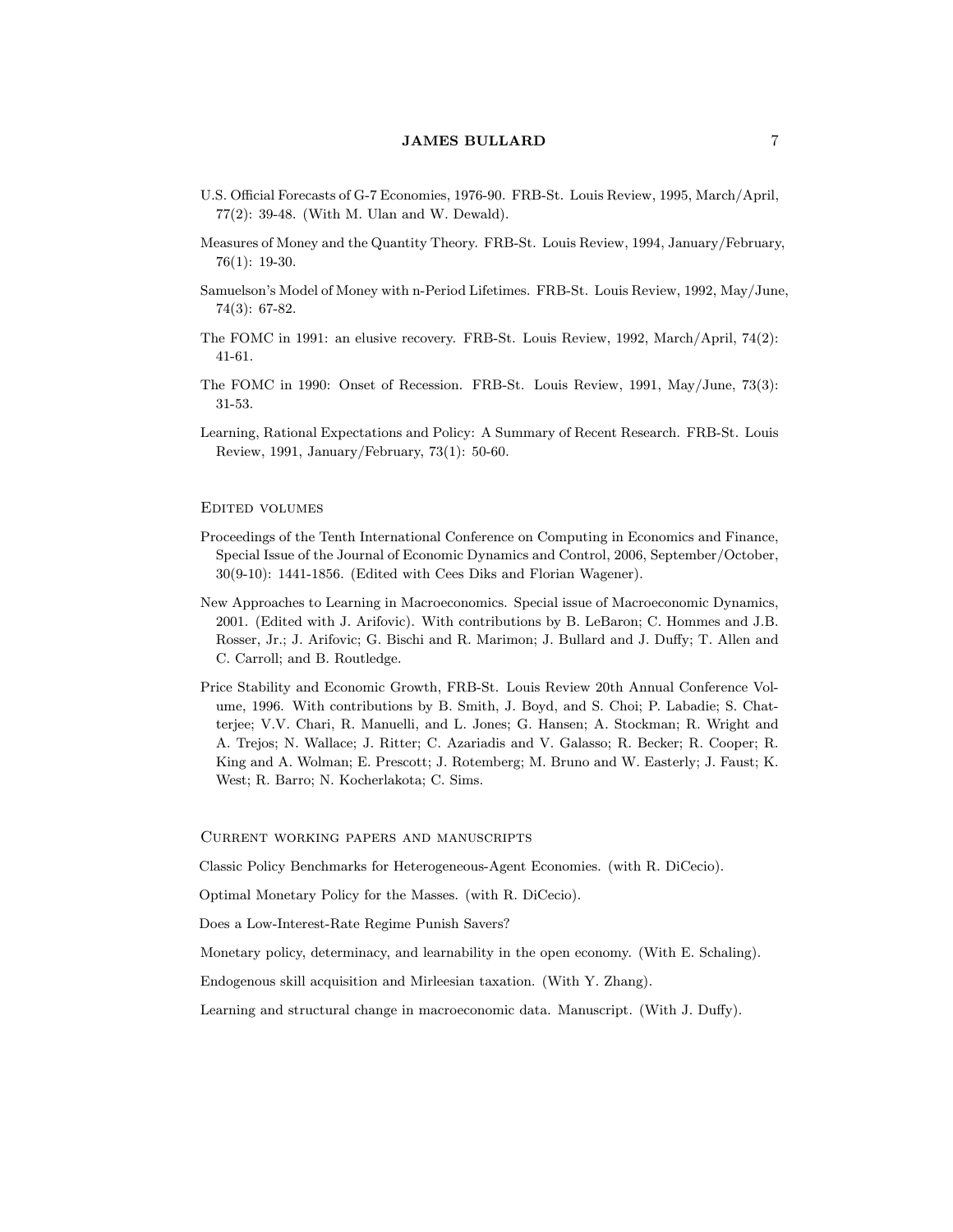Conferences organized

- "Learning Week," Summer 2008, co-organized with Massimo Guidolin, George Evans and Seppo Honkapohja.
- Conference on "Money, Credit, and Banking," May 2008, sponsored by the Research Department, Federal Reserve Bank of St. Louis, and the Center for Dynamic Economics, Department of Economics, Washington University, co-organized with Steve Williamson.
- \Monetary Policy Under Uncertainty," the 32nd Annual FRB-St. Louis Economic Policy Conference, October 2007, co-organized with Edward Nelson and Daniel Thornton.
- "Learning Week," Summer 2007, co-organized with George Evans and Seppo Honkapohja.
- "Learning Week," Summer 2006, co-organized with George Evans and Seppo Honkapohja.
- Midwest Macroeconomics, Spring 2006 meetings, organizing committee.
- Midwest Macroeconomics, Spring 1998 meetings.
- \Price Stability and Economic Growth," the 20th Annual FRB-St. Louis Economic Policy Conference, October 1995.

#### **SPEECHES**

- June 2019. "Remarks on the Current Stance of U.S. Monetary Policy." Remarks delivered at the Union League Club of Chicago, Chicago, Illinois.
- May 2019. "A Successful Normalization of Monetary Policy in the U.S." Remarks delivered at the Foreign Correspondents' Club, Hong Kong, China.
- May 2019. "The Monetary Policy Implications of a Low R-Star: An Update." Remarks delivered at the Joint DNB/ECB Workshop on the Natural Rate of Interest, De Nederlandsche Bank, Amsterdam, Netherlands.
- April 2019. "A Successful Normalization, With Challenges Ahead." Community Development Foundation of Tupelo, Tupelo, Mississippi.
- February 2019. "When Quantitative Tightening Is Not Quantitative Tightening." Remarks delivered at the 2019 U.S. Monetary Policy Forum, New York City, New York.
- February 2019. "Three Themes for Monetary Policy in 2019." Remarks delivered at the  $57<sup>th</sup>$ Winter Institute, St. Cloud State University, St. Cloud, Minnesota.
- January 2019. "Perspectives on 2019 Monetary Policy." Remarks delivered at Power Up Little Rock, Little Rock Regional Chamber, Little Rock, Arkansas.
- December 2018. "More on Modern Monetary Policy Rules." Remarks delivered at the Indiana Economic Outlook Forum, Indiana Bankers Association, Carmel, Indiana.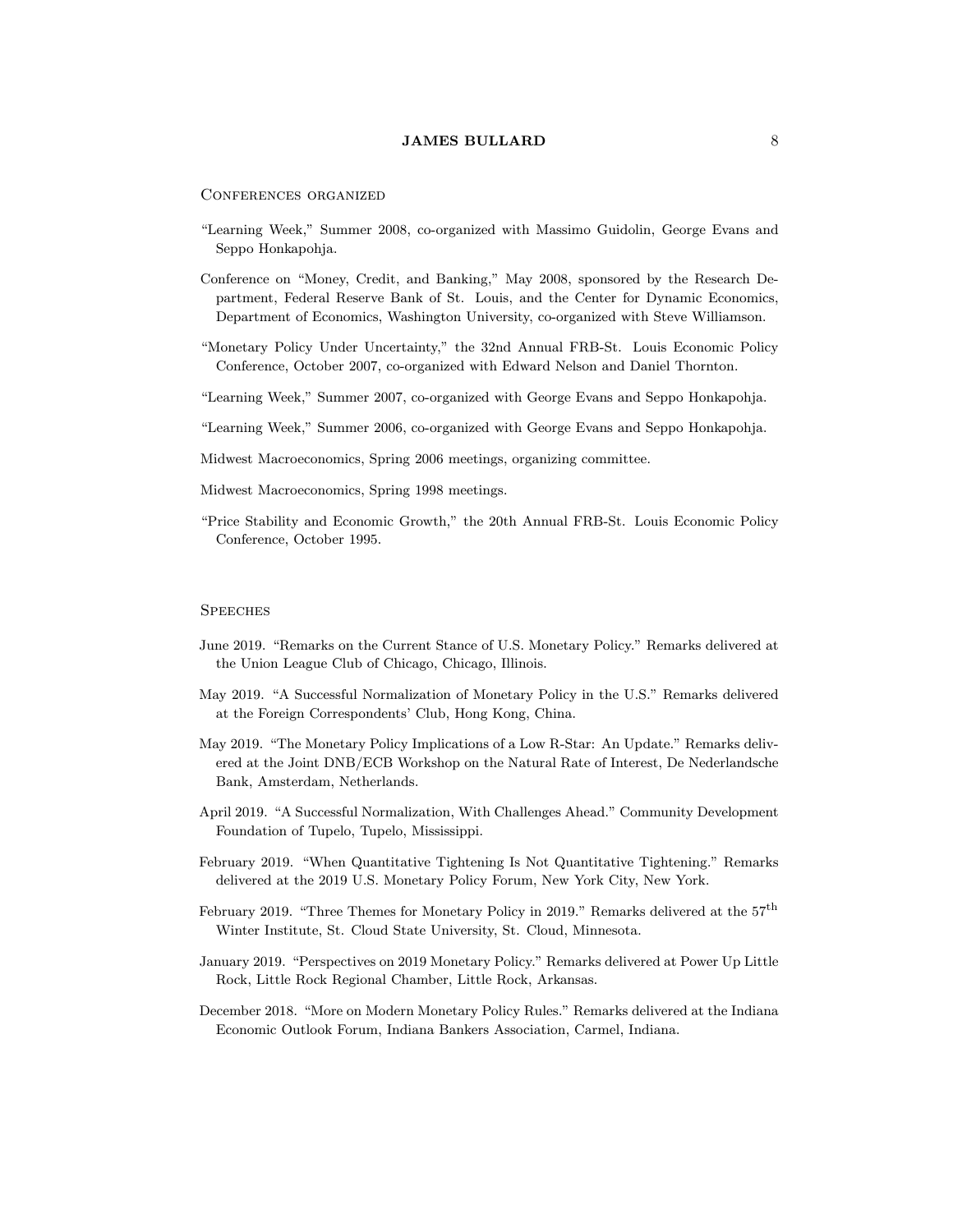- October 2018. "Modernizing Monetary Policy Rules." Remarks delivered at the Economic Club of Memphis, Memphis, Tennessee.
- October 2018. "Some Consequences of the U.S. Growth Surprise." Remarks delivered at the OMFIF Foundation City Lecture, Singapore.
- October 2018. Opening remarks delivered at the  $6<sup>th</sup>$  Annual Federal Reserve/CSBS/FDIC Community Banking Research and Policy Conference, Community Banking in the 21<sup>st</sup> Century, St. Louis, Missouri.
- September 2018. "What Is the Best Strategy for Extending the U.S. Economy's Expansion?" Remarks delivered at the CFA Society Chicago—Distinguished Speaker Series Breakfast, Chicago, Illinois.
- September 2018. "How to Extend the U.S. Expansion: A Suggestion." Remarks delivered at Real Return XII: The In
ation-Linked Products Conference 2018, New York City, New York.
- July 2018. "Assessing the Risk of Yield Curve Inversion: An Update." Remarks delivered at the Glasgow-Barren County Chamber of Commerce Quarterly Breakfast, Glasgow, Kentucky.
- July 2018. "Non-Uniform Currencies and Exchange Rate Chaos." Remarks delivered at the Alternative Money University, Cato Institute, Washington, D.C.
- June 2018. "The Case of the Disappearing Phillips Curve." Remarks delivered at the 2018 ECB Forum on Central Banking Macroeconomics of Price- and Wage-Setting, Sintra, Portugal.
- June 2018. \Non-Uniform Currencies and Exchange Rate Chaos." Remarks delivered at The Canon Institute for Global Studies, Conference on Macroeconomic Theory and Policy 2018, Tokyo, Japan.
- May 2018. "A Cautionary Note on U.S. Monetary Policy Normalization." Remarks delivered at the Japan Center for International Finance, Global Finance Seminar, Tokyo, Japan.
- May 2018. "The Case of the Disappearing Phillips Curve." Remarks delivered at the panel discussion "The Causes and Consequences of 'Missing Inflation,"" 2018 BOJ-IMES Conference, Central Banking in a Changing World, Tokyo, Japan.
- May 2018. "Exchange Rate Volatility and Cryptocurrencies." Remarks delivered at the panel discussion "Central Banking under the FinTech Revolution," 2018 BOJ-IMES Conference, Central Banking in a Changing World, Tokyo, Japan.
- May 2018. "Living Standards across U.S. Metropolitan Statistical Areas." Remarks delivered at the Civic Progress meeting, St. Louis, Missouri.
- May 2018. "Living Standards across U.S. Metropolitan Statistical Areas." Remarks delivered at the de Tocqueville Society, St. Louis, Missouri.
- May 2018. Opening remarks delivered at the Homer Jones Memorial Lecture, Federal Reserve Bank of St. Louis, St. Louis, Missouri.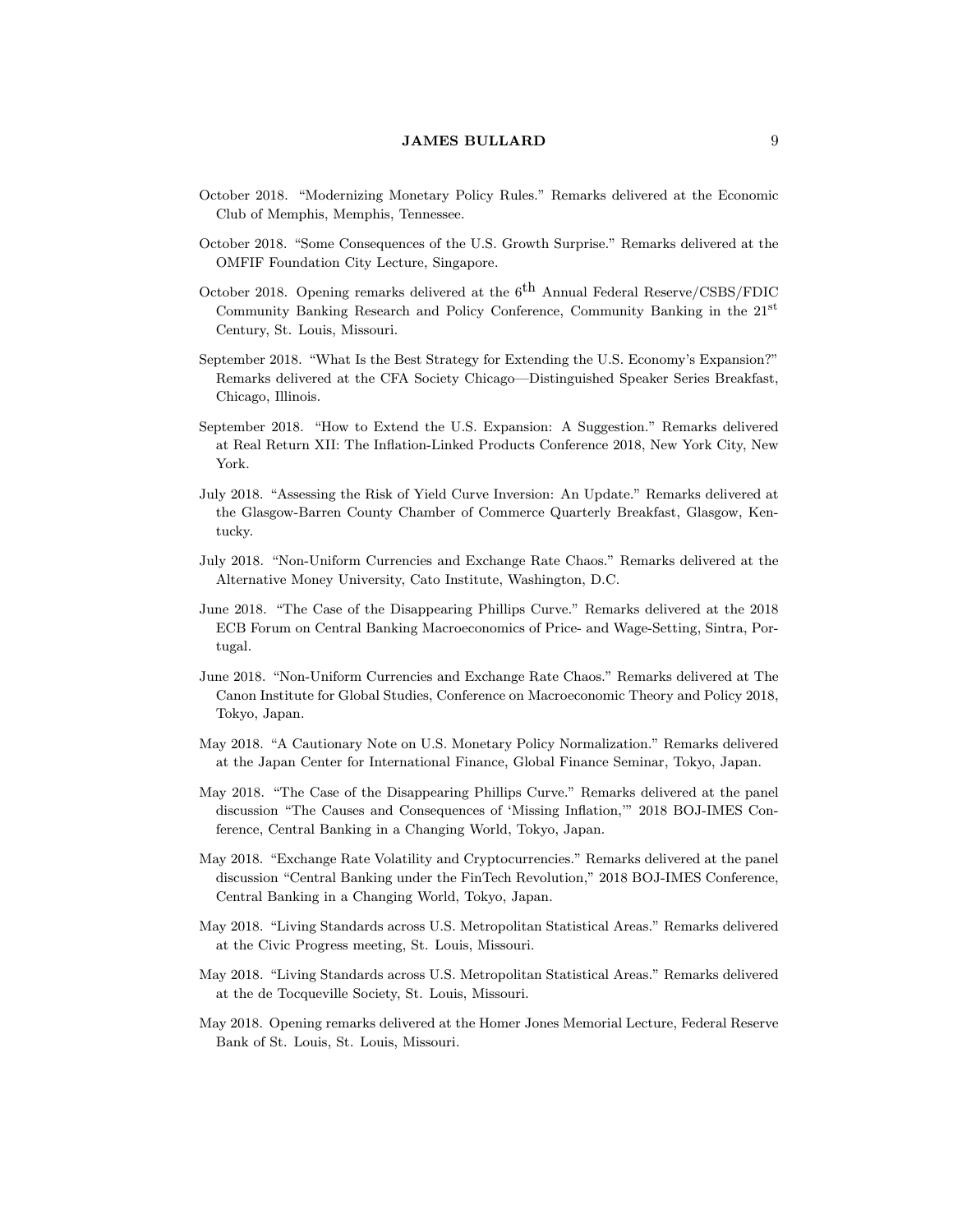- May 2018. "Non-Uniform Currencies and Exchange Rate Chaos." Remarks delivered at CoinDesk, Consensus 2018, New York City, New York.
- May 2018. "U.S. Monetary Policy: A Case for Caution." Remarks delivered at the Springfield Area Chamber of Commerce, Springfield Business Development Corp. Meeting, Springfield, Missouri.
- April 2018. "Living Standards across U.S. Metropolitan Statistical Areas." Remarks delivered at the Calhoun Lecture Series, Washington University in St. Louis, St. Louis, Missouri.
- April 2018. "The U.S. Economy Three Months into 2018." Remarks delivered at the Arkansas Bankers Association and Arkansas State Bank Department's Day with the Commissioner, Little Rock, Arkansas.
- February 2018. "R-Star Wars: The Phantom Menace." Remarks delivered at the  $34<sup>th</sup>$  Annual National Association for Business Economics (NABE) Economic Policy Conference, Washington, D.C.
- February 2018. "Remarks on the 2018 U.S. Macroeconomic Outlook." Remarks delivered at the 29<sup>th</sup> Annual Economic Outlook Conference, Gatton College of Business and Economics, University of Kentucky, Lexington, Kentucky.
- January 2018. "A Primer on Price Level Targeting in the U.S." Remarks delivered at the CFA Society of St. Louis, St. Louis, Missouri.
- January 2018. "Allan Meltzer and the Search for a Nominal Anchor." Remarks delivered at the Meltzer's Contributions to Monetary Economics and Public Policy conference, Philadelphia, Pennsylvania.
- December 2017. "Assessing the Risk of Yield Curve Inversion." Remarks delivered at a Regional Economic Brieng, Little Rock, Arkansas.
- November 2017. "When Will U.S. Inflation Return to Target?" Remarks delivered at the Economic Update Breakfast, Louisville, Kentucky.
- November 2017. "An Illustrative Calculation of  $r^{\dagger}$  with Policy Implications." Remarks delivered at the Federal Reserve Bank of St. Louis, Central Bank Forecasting Conference, St. Louis, Missouri.
- October 2017. "Living Standards across U.S. Metropolitan Statistical Areas." Remarks delivered at the Bi-State Development 2017 Annual Meeting, St. Louis, Missouri.
- September 2017. "Three Questions for U.S. Monetary Policy." Remarks delivered at Truman State University, Kirksville, Missouri.
- August 2017. "A Low Inflation Surprise for U.S. Monetary Policy." Remarks delivered at the AMCOT 2017 Conference, Nashville, Tennessee.
- June 2017. "The Path Forward for U.S. Monetary Policy in a Global Context." Remarks delivered at the OMFIF City Lecture, London, United Kingdom.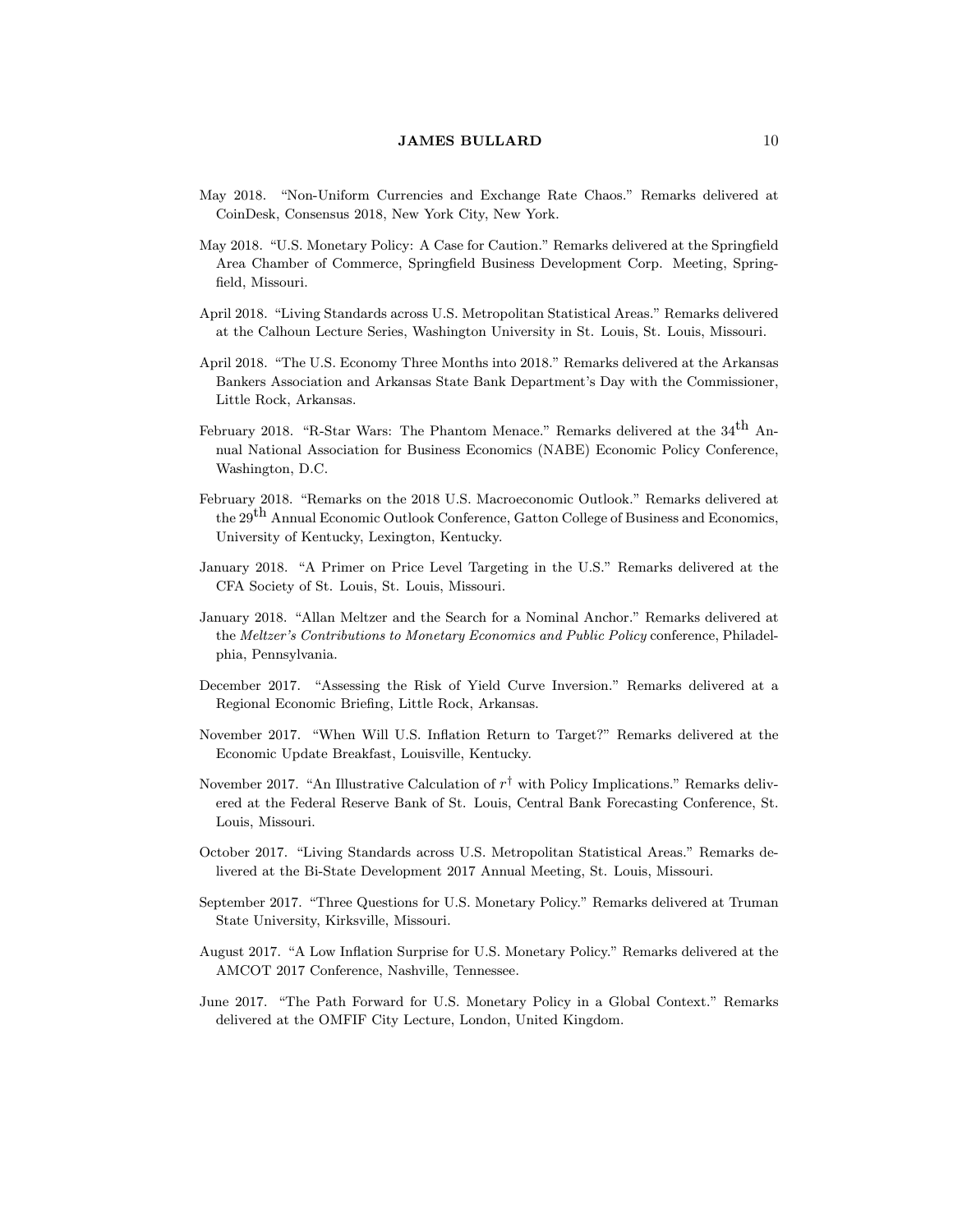- June 2017. "The Path Forward for U.S. Monetary Policy." Remarks delivered at the Illinois Bankers Association Annual Conference, Nashville, Tennessee.
- May 2017. "Current Growth, Inflation and Price Level Developments in the U.S." Remarks delivered at Keio University, Tokyo, Japan.
- May 2017. "Recent Developments in U.S. Monetary Policy." Remarks delivered at the Association for Corporate Growth-Monthly Breakfast Meeting, Olin Business School, Washington University in St. Louis, St. Louis, Missouri.
- May 2017. "An Illustrative Calculation of  $r^{\dagger}$ ." Remarks delivered at the Federal Reserve Bank of Atlanta 22nd Annual Financial Markets Conference, Amelia Island, Florida.
- April 2017. "The U.S. Macroeconomic Outlook." Remarks delivered at the Reserve Bank of New Zealand, Wellington, New Zealand.
- April 2017. "The U.S. Macroeconomic Outlook." Remarks delivered at the Reserve Bank of Australia, Sydney, Australia.
- April 2017. "The U.S. Macroeconomic Outlook." Remarks delivered at the Australian Centre for Financial Studies International Distinguished Lecture, Melbourne, Australia.
- March 2017. "Current Monetary Policy, the New Fiscal Policy and the Fed's Balance Sheet." Remarks delivered at the Economic Club of Memphis, Memphis, Tennessee.
- February 2017. "The Role of the Fed's Balance Sheet for the U.S. Monetary Policy Outlook in 2017." Remarks delivered at the Spring 2017 George Washington University Alumni Lecture in Economics, George Washington University, Washington, D.C.
- February 2017. "The 2017 Outlook for U.S. Monetary Policy." Remarks delivered at the St. Louis Financial Forum, Olin Business School at Washington University in St. Louis, St. Louis, Missouri.
- January 2017. "Five Macroeconomic Questions for 2017." Remarks delivered at the Forecasters Club of New York, New York City, New York.
- December 2016. "The Low Real Interest Rate Regime Post-Election: Is There a Switch?" Remarks delivered at the  $53^{\text{rd}}$  Annual Economic Forecast Luncheon, W.P. Carey School of Business at Arizona State University, Phoenix, Arizona.
- November 2016. "U.S. Monetary Policy in the Aftermath of the U.S. Presidential Election." Remarks delivered at the UBS European Conference 2016, Monetary Policy after QE, London, United Kingdom.
- November 2016. "Safe Real Interest Rates and Fed Policy." Remarks delivered at the Commerce Bank 2016 Annual Economic Breakfast, St. Louis, Missouri.
- October 2016. "One Equation to Understand the Current Monetary Policy Debate." Remarks delivered at the Association for University Business and Economic Research (AUBER) 2016 Fall Conference, Fayetteville, Arkansas.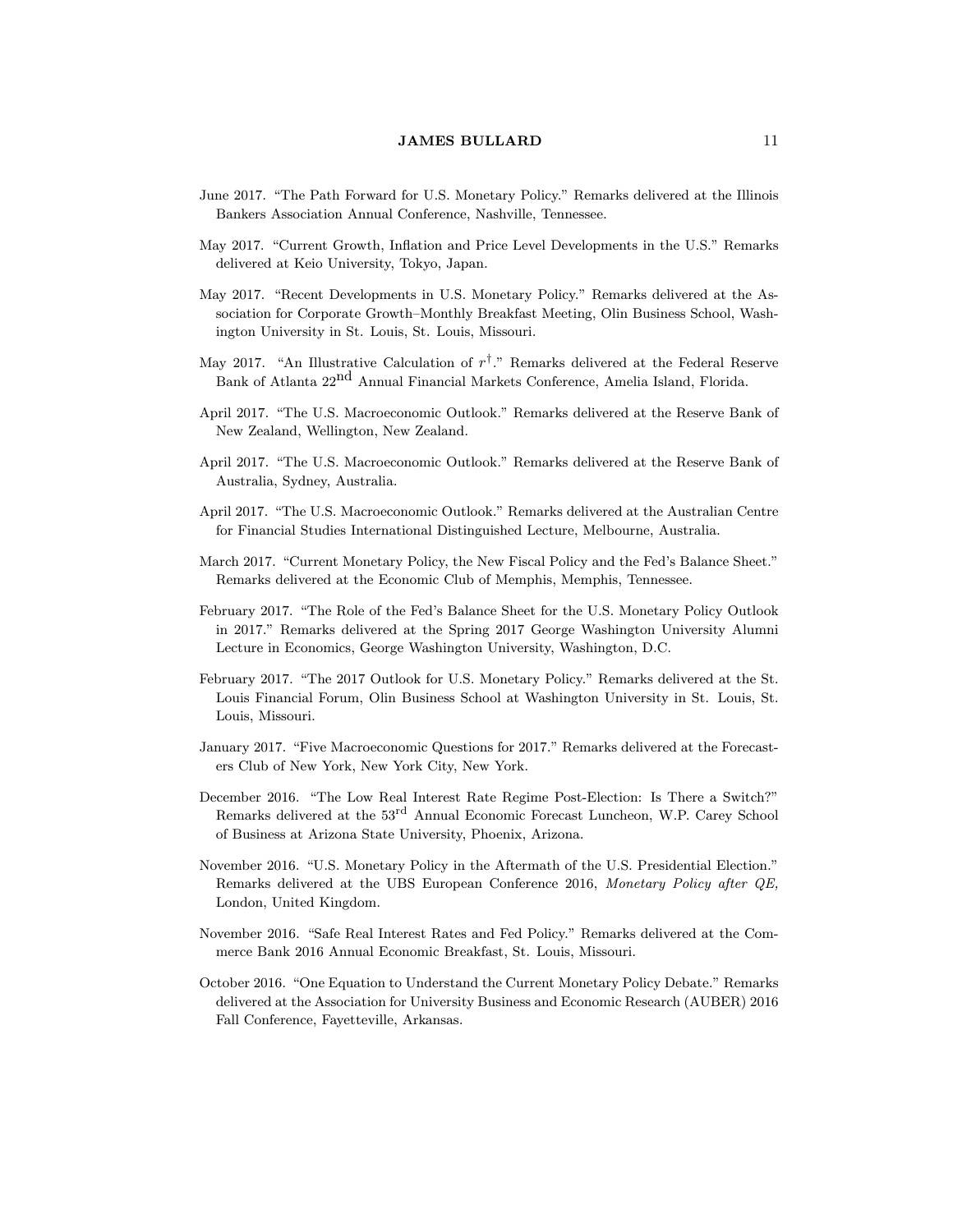- September 2016. Opening remarks delivered at the  $4^{\text{th}}$  Annual Federal Reserve/CSBS Community Banking Research Conference, Community Banking in the 21st Century, St. Louis, Missouri.
- August 2016. "Normalization: A New Approach." Remarks delivered at the Wealth and Asset Management Research Conference, Olin Business School at Washington University in St. Louis, St. Louis, Missouri.
- July 2016. "A Tale of Two Narratives." Remarks delivered at the OMFIF Main Meeting, America and the world: Reflections on the United States role in the global economy, St. Louis, Missouri.
- July 2016. "A Tale of Two Narratives." Remarks delivered at the St. Louis Gateway Chapter of the National Association for Business Economics, St. Louis, Missouri.
- June 2016. "A New Characterization of the U.S. Macroeconomic and Monetary Policy Outlook." Remarks delivered at the Society of Business Economists Annual Dinner, London, United Kingdom.
- May 2016. "Slow Normalization or No Normalization?" Remarks delivered at the OMFIF City Lecture, Singapore.
- May 2016. "Slow Normalization or No Normalization?" Remarks delivered at the OMFIF City Lecture, Beijing, China.
- May 2016. "International Monetary Stability: A Multiple Equilibria Problem?" Remarks delivered at the International Monetary Stability conference, Hoover Institution at Stanford University, Stanford, California.
- May 2016. "Slow Normalization or No Normalization?" Remarks delivered at the 35<sup>th</sup> Annual Economic Forecast Project, Santa Barbara County Summit, Santa Barbara, California.
- April 2016. Opening remarks delivered at the Homer Jones Memorial Lecture, Federal Reserve Bank of St. Louis, St. Louis, Missouri.
- March 2016. "Time Consistency and Fed Policy." Remarks delivered at the New York Association for Business Economics, New York City, New York.
- March 2016. "Economic Inequality and Possible Policy Responses." Remarks delivered at the Hyman P. Minsky Lecture, the Weidenbaum Center on the Economy, Government, and Public Policy at Washington University in St. Louis, St. Louis, Missouri.
- March 2016. "Permazero in Europe?" Remarks delivered at the International Research Forum on Monetary Policy, Ninth Conference, Frankfurt am Main, Germany.
- February 2016. "More on the Changing Imperatives for U.S. Monetary Policy Normalization." Remarks delivered at the Money Marketeers of New York University, New York City, New York.
- February 2016. "Changing Imperatives for U.S. Monetary Policy Normalization." Remarks delivered at the CFA Society St. Louis, St. Louis, Missouri.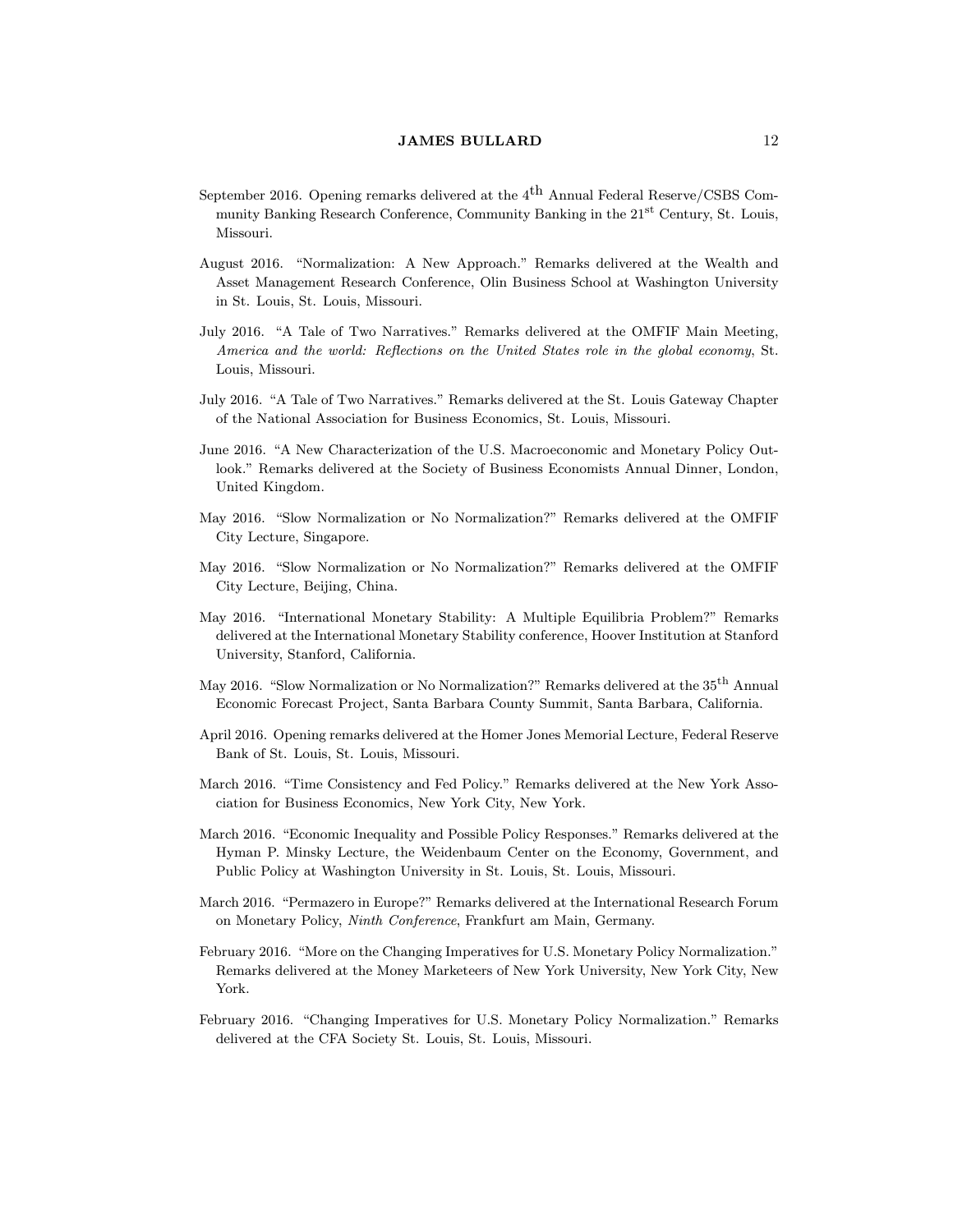- January 2016. "Oil Prices, Inflation and U.S. Monetary Policy." Remarks delivered at the 2016 Regional Economic Briefing and Breakfast, Economic Club of Memphis, Memphis, Tennessee.
- December 2015. "A Hat Trick for the FOMC." Remarks delivered at the  $20<sup>th</sup>$  Annual Indiana Economic Outlook Luncheon, Ball State University, Muncie, Indiana.
- December 2015. "Permazero as a Possible Medium-term Outcome for the U.S. and the G-7." Remarks delivered at the FRB of Philadelphia Policy Forum, The New Normal for the U.S. Economy, Philadelphia, Pennsylvania.
- November 2015. "Answers to Five Questions Related to U.S. Monetary Policy." Remarks delivered at UAFS and Fort Smith Regional Chamber of Commerce, Fort Smith, Arkansas.
- November 2015. "Permazero." Remarks delivered at the Cato Institute–33<sup>rd</sup> Annual Monetary Conference, Rethinking Monetary Policy, Washington, D.C.
- November 2015. "Five Questions on U.S. Monetary Policy." Remarks delivered at the St. Louis Regional Chamber Financial Forum, St. Louis, Missouri.
- October 2015. Opening remarks delivered at the  $40<sup>th</sup>$  Annual Fall Conference, St. Louis, Missouri.
- October 2015. "More on Three Challenges to Central Bank Orthodoxy." Remarks delivered at the 57th NABE Annual Meeting, Washington, D.C.
- October 2015. Opening remarks delivered at the symposium 529s and Child Savings Accounts, Federal Reserve Bank of St. Louis and Washington University in St. Louis, St. Louis, Missouri.
- October 2015. "Three Challenges to Central Bank Orthodoxy." Remarks delivered at the Shadow Open Market Committee Meeting, New York City, New York.
- September 2015. Opening remarks delivered at the  $3<sup>rd</sup>$  Annual Federal Reserve/CSBS Community Banking Research Conference, Community Banking in the 21<sup>st</sup> Century, St. Louis, Missouri.
- September 2015. "Still Very Accommodative." Remarks delivered at New Directions in Monetary Policy, GIC and FRB-St. Louis, St. Louis, Missouri.
- September 2015. "A Long, Long Way to Go." Remarks delivered at the Annual Meeting of the Community Bankers Association of Illinois, Nashville, Tennessee.
- August 2015. "Neo-Fisherianism." Remarks delivered at the Expectations in Dynamic Macroeconomics Models Conference, University of Oregon, Eugene, Oregon.
- June 2015. "Perspectives on Innovation and Entrepreneurship." Remarks delivered at the Emerging Venture Leaders Summit, St. Louis, Missouri.
- June 2015. Opening remarks delivered at the Homer Jones Memorial Lecture, Federal Reserve Bank of St. Louis, St. Louis, Missouri.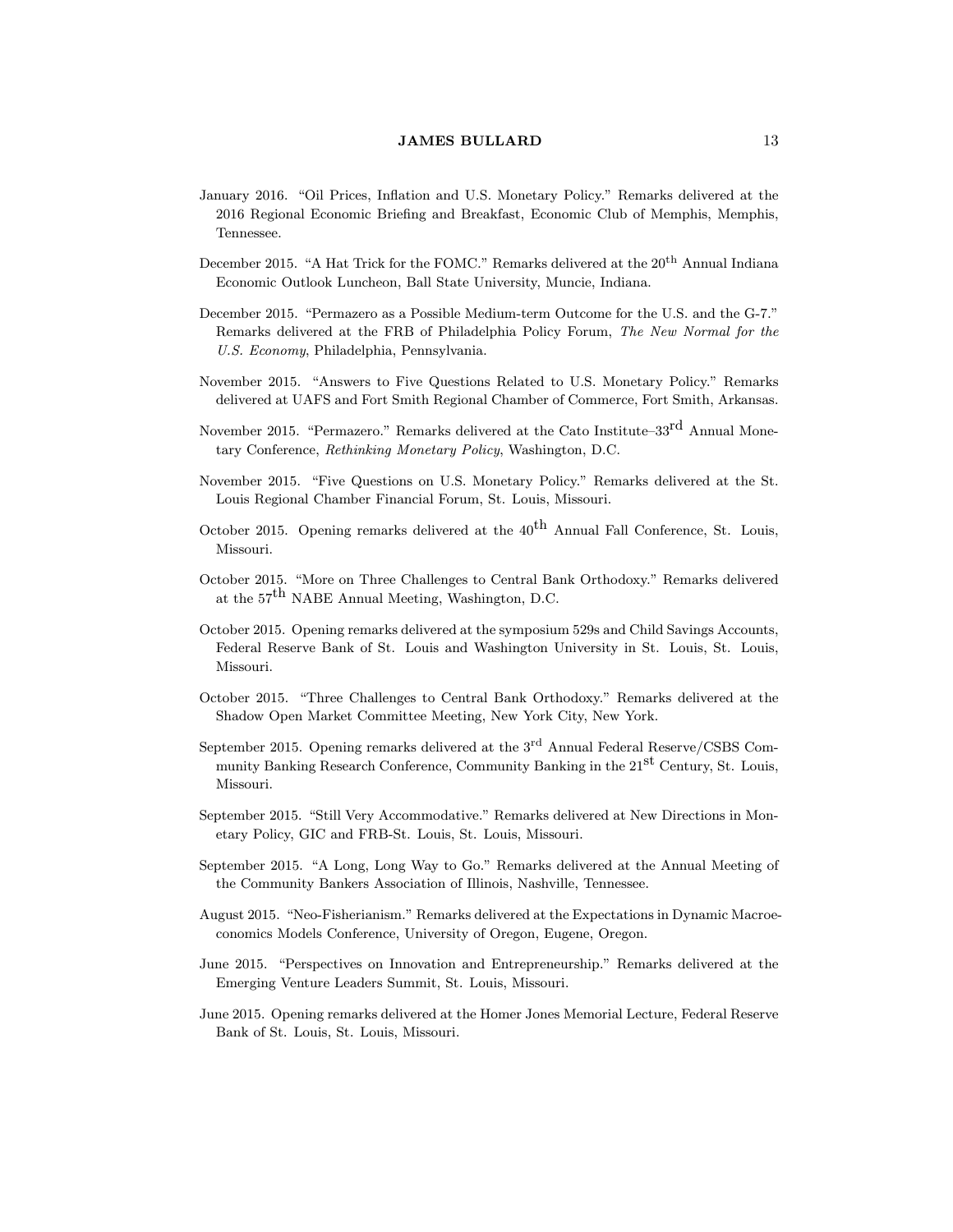- April 2015. "Some Considerations for U.S. Monetary Policy Normalization." Remarks delivered at the  $24<sup>th</sup>$  Annual Hyman P. Minsky Conference on the State of the US and World Economies, Washington, D.C.
- March 2015. "U.S. Monetary Policy Normalization." Remarks delivered at the OMFIF City Lecture, Frankfurt am Main, Germany.
- February 2015. Remarks delivered at the 2015 Economic Forecast— $10^{th}$  Anniversary, University of Delaware, Newark, Delaware.
- January 2015. "Ghosts and Forecasts." Remarks delivered at the Distinguished Speakers Series, CFA Society Chicago, Chicago, Illinois.
- November 2014. "Does Low Inflation Justify a Zero Policy Rate?" Remarks delivered at the St. Louis Regional Chamber Financial Forum, St. Louis, Missouri.
- October 2014. Opening remarks delivered at the  $39<sup>th</sup>$  Annual Fall Conference, St. Louis, Missouri.
- October 2014. "The FOMC: Ahead on Results, Behind on Rates." Remarks delivered in Tupelo, Mississippi.
- September 2014. Opening remarks delivered at the  $2<sup>nd</sup>$  Annual Federal Reserve/CSBS Community Banking Research Conference, Community Banking in the 21st Century, St. Louis, Missouri.
- July 2014. "Fed Goals and the Policy Stance." Remarks delivered at the Owensboro in 2065 Summit, Owensboro, Kentucky.
- June 2014. "Income Inequality and Monetary Policy: A Framework with Answers to Three Questions." Remarks delivered at the C. Peter McColough Series on International Economics, Council on Foreign Relations, New York City, New York.
- June 2014. "How Far Is the FOMC from Its Goals?" Remarks delivered at the Tennessee Bankers Association Annual Meeting, Palm Beach, Florida.
- May 2014. "A Tame Taper." Remarks delivered at the Arkansas Day with the Bank Commissioner, Little Rock, Arkansas.
- May 2014. Opening remarks delivered at the Research Symposium: The Balance Sheets of Younger Americans, Federal Reserve Bank of St. Louis, St. Louis, Missouri.
- April 2014. \Two Views of International Monetary Policy Coordination." Remarks delivered at the 27<sup>th</sup> Asia/Pacific Business Outlook Conference, USC Marshall School of Business-CIBER, Los Angeles, California.
- April 2014. Opening remarks delivered at the Homer Jones Memorial Lecture, Federal Reserve Bank of St. Louis, St. Louis, Missouri.
- March 2014. "Two Views of International Monetary Policy Coordination." Remarks delivered at the 17<sup>th</sup> Annual Asian Investment Conference, Hong Kong, China.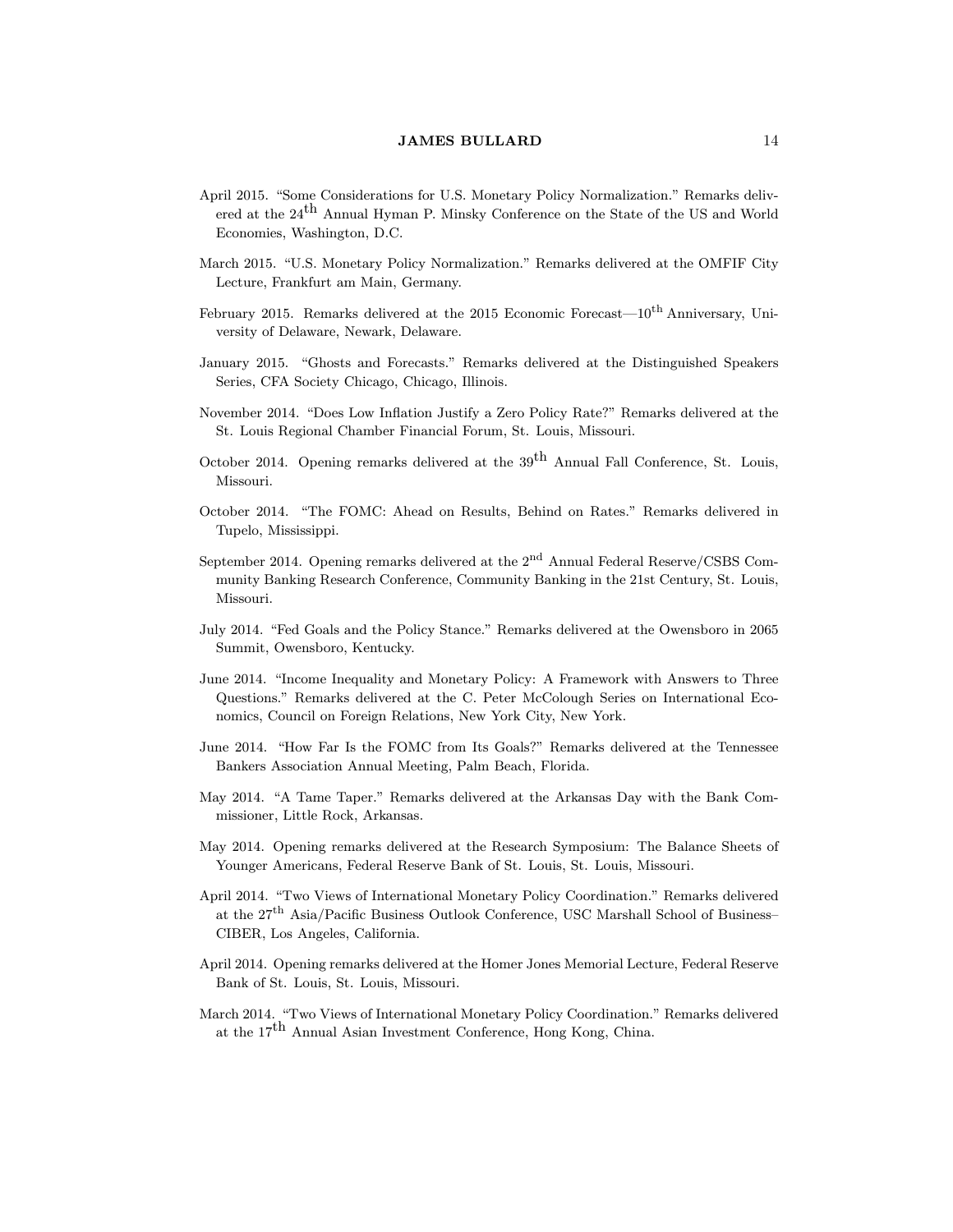- February 2014. "The Rise and Fall of Labor Force Participation in the U.S." Remarks delivered at the Exchequer Club, Washington, D.C.
- January 2014. "Ghosts of Forecasts Past and Future." Remarks delivered at the Economic Outlook Forum Luncheon, Indiana Bankers Association, Indianapolis, Indiana.
- December 2013. "Some Issues in Current U.S. Monetary Policy." Remarks delivered at the CFA Society of St. Louis, St. Louis, Missouri.
- November 2013. "The Notorious Summer of 2008." Remarks delivered at the Quarterly Business Analysis Luncheon, University of Arkansas, Rogers, Arkansas.
- November 2013. "The Tapering Debate: Data and Tools." Remarks delivered at the Financial Forum, St. Louis Regional Chamber, St. Louis, Missouri.
- October 2013. Opening remarks delivered at the  $38<sup>th</sup>$  Annual Fall Conference, St. Louis, Missouri.
- October 2013. Opening remarks delivered at the Federal Reserve/CSBS Community Banking Research Conference, Community Banking in the 21<sup>st</sup> Century, St. Louis, Missouri.
- September 2013. "Four Questions for Current Monetary Policy." Remarks delivered at the New York Association for Business Economics, New York City, New York.
- August 2013. "An Update on the Tapering Debate." Remarks delivered at the Breakfast with the Fed, Louisville, Kentucky.
- August 2013. "The Tapering Debate." Remarks delivered at the 2013 Municipal Finance Conference, Boston, Massachusetts.
- July 2013. "Recent Developments in Monetary Policy." Remarks delivered at the Global Interdependence Center's 5th Annual Rocky Mountain Economic Summit, Jackson Hole, Wyoming.
- June 2013. "The U.S. Economy and Monetary Policy." Remarks delivered at the 19<sup>th</sup> Conference of Montreal—Entering the Next Economy: New Realities, New Frontiers, Montreal, Canada.
- May 2013. "Monetary Policy in a Low Policy Rate Environment." Remarks delivered at the OMFIF Golden Series Lecture, London, United Kingdom.
- May 2013. "Monetary Policy in a Low Policy Rate Environment." Remarks delivered at the IMFS Distinguished Lecture House of Finance—Goethe Universität Frankfurt, Frankfurt am Main, Germany.
- April 2013. "Some Unpleasant Implications for Unemployment Targeters." Remarks delivered at the 22<sup>nd</sup> Annual Hyman P. Minsky Conference, New York City, New York.
- April 2013. Opening remarks delivered at the 2013 Federal Reserve System Community Development Research Conference—Resilience and Rebuilding for Low-Income Communities: Research to Inform Policy and Practice, Washington, D.C.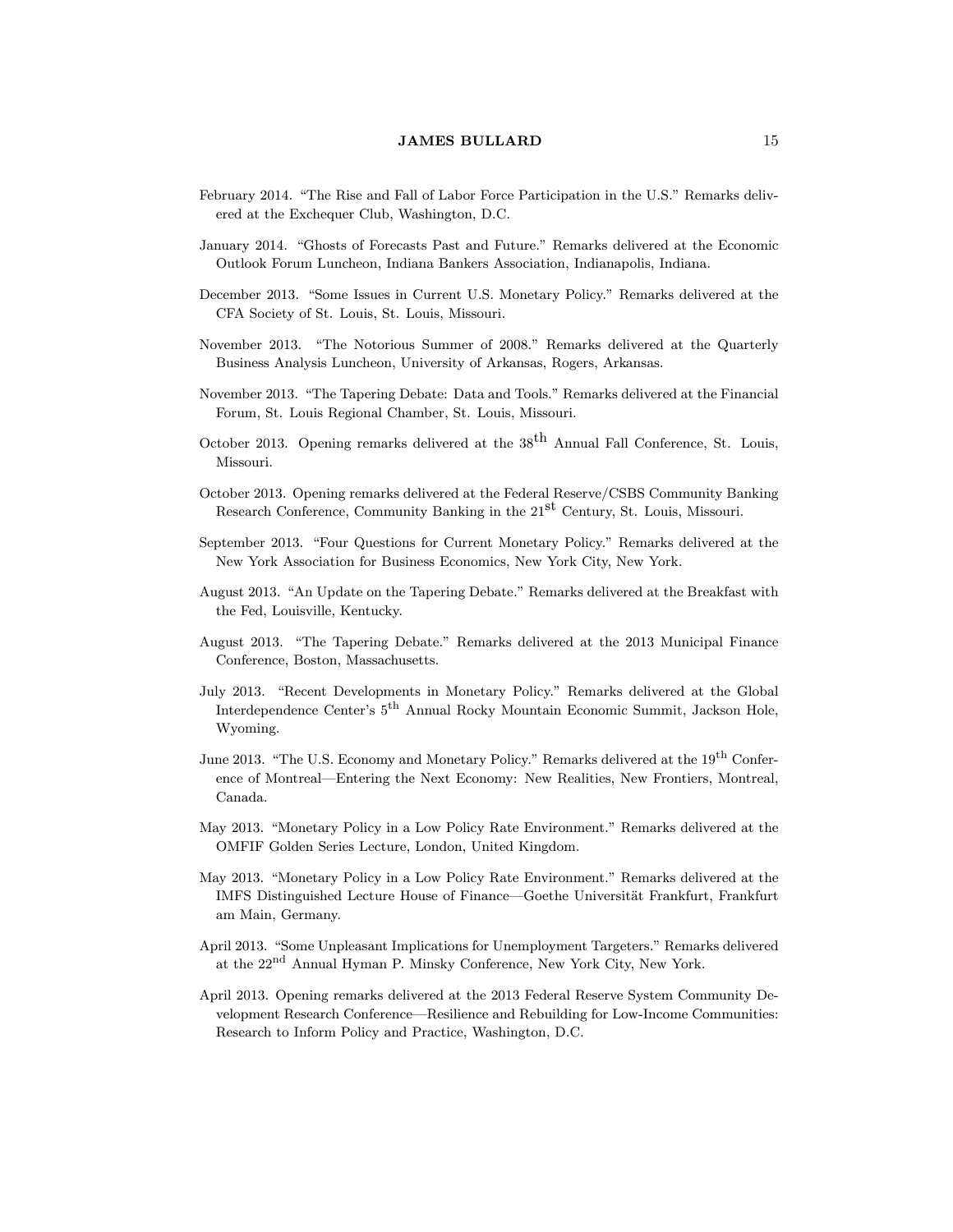- April 2013. Opening remarks delivered at the Homer Jones Memorial Lecture, Federal Reserve Bank of St. Louis, St. Louis, Missouri.
- February 2013. "Perspectives on the Current Stance of Monetary Policy." Remarks delivered at the NYU Stern Center for Global Economy and Business, New York City, New York.
- February 2013. "U.S. Monetary Policy: Easier Than You Think It Is." Remarks delivered at Mississippi State University, Starkville, Mississippi.
- February 2013. "The Recent Reduction in Global Macroeconomic Uncertainty." Remarks delivered at the Arkansas State University Agribusiness Conference, Jonesboro, Arkansas.
- January 2013. "The Fed's New Regime and the 2013 Outlook." Remarks delivered at the Wisconsin Economic Forecast Luncheon, Wisconsin Bankers Association, Madison, Wisconsin.
- January 2013. "The Global Battle Over Central Bank Independence." Remarks delivered at the NABE Panel Discussion: \Federal Reserve Independence in the Aftermath of the Financial Crisis: Should We Be Worried?" AEA/ASSA Annual Meeting, San Diego, California.
- December 2012. "Making Sense of Thresholds, Triggers, Twists, and Timelines." Remarks delivered at the  $147^{\text{th}}$  Annual Meeting of the Little Rock Regional Chamber of Commerce, Little Rock, Arkansas.
- November 2012. "Shadow Interest Rates and the Stance of U.S. Monetary Policy." Remarks delivered at the Center for Finance and Accounting Research Annual Corporate Finance Conference, Olin Business School at Washington University in St. Louis, St. Louis, Missouri.
- October 2012. "Price Level Targeting: The Fed Has It About Right." Remarks delivered at Economic Club of Memphis, Memphis, Tennessee.
- September 2012. "A Singular Achievement of Recent Monetary Policy." Remarks delivered at Theodore and Rita Combs Distinguished Lecture Series in Economics, University of Notre Dame, South Bend, Indiana.
- July 2012. "The Global Economy and the European Sovereign Debt Crisis." Remarks delivered at the OMFIF Golden Series Lecture, London, United Kingdom.
- June 2012. "U.S. Monetary Policy: Still Appropriate." Remarks delivered at Dialogue with the Fed, Little Rock, Arkansas.
- June 2012. "The Aftermath of the Housing Bubble." Remarks delivered at Housing in America: Innovative Solutions to Address the Needs of Tomorrow, The Bipartisan Policy Center, St. Louis, Missouri.
- May 2012. Remarks delivered at the Rotary Club of Louisville, Louisville, Kentucky.
- May 2012. "The Fed on Pause." Remarks delivered at Dialogue with the Fed, Louisville, Kentucky.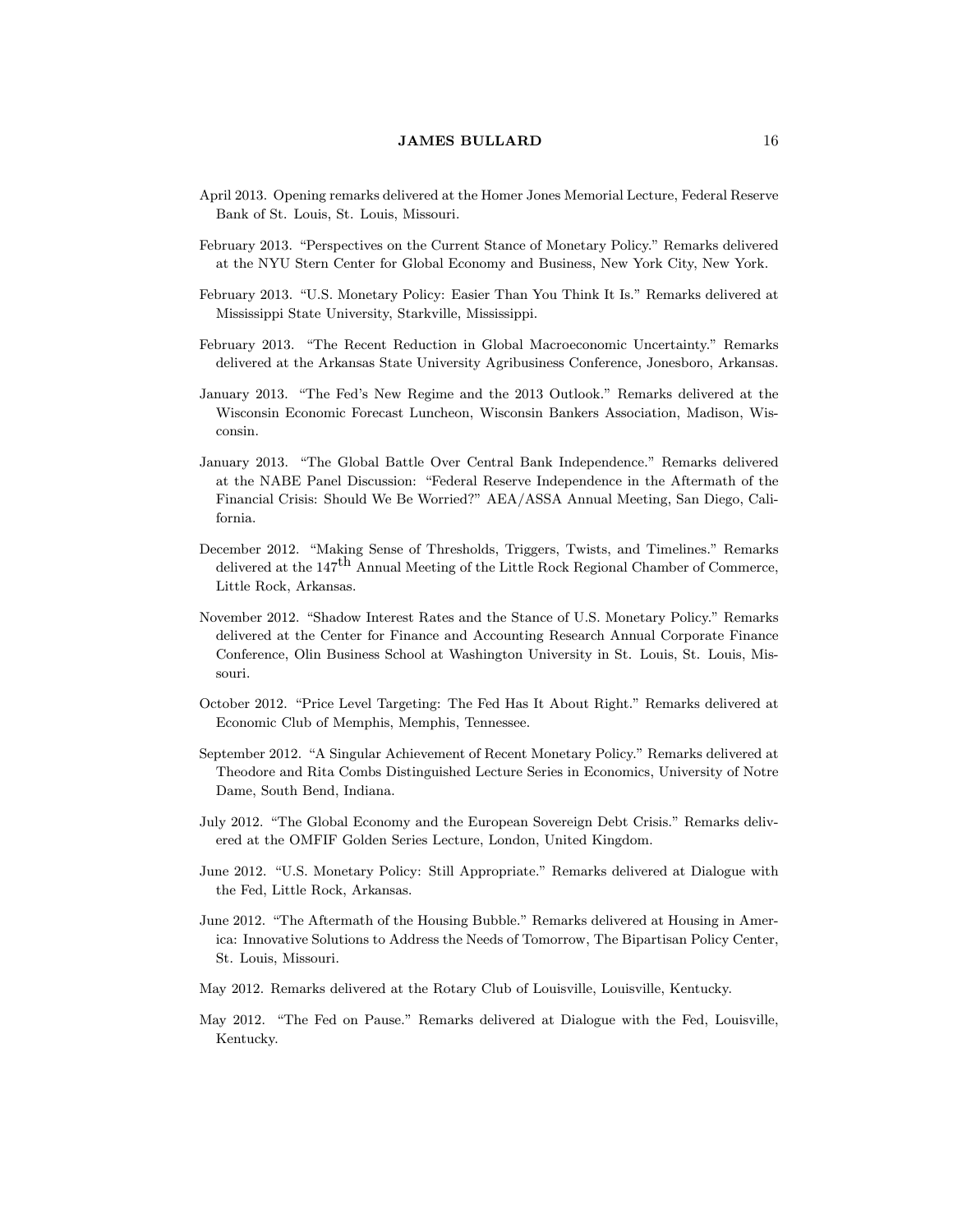- April 2012. "Hawks, Doves, Bubbles, and Inflation Targets." Remarks delivered at the George S. Eccles Distinguished Lecture, Jon M. Huntsman School of Business, Utah State University, Logan, Utah.
- April 2012. Opening remarks delivered at the Homer Jones Memorial Lecture, Federal Reserve Bank of St. Louis, St. Louis, Missouri.
- April 2012. "The U.S. Monetary Policy Outlook." Remarks delivered at the InvestMidwest Venture Capital Forum, St. Louis, Missouri.
- March 2012. "Global Output Gaps: Wave of the Future." Remarks delivered at Monetary Policy in a Global Setting: China and the United States, Beijing, China.
- March 2012. "Monetary Policy and the U.S. Economy in 2012." Remarks delivered at the 15th Annual Credit Suisse Asian Investment Conference, Hong Kong.
- March 2012. "The U.S. Economy in the Aftermath of the Financial Crisis." Remarks delivered at the Bank of Montreal Lecture in Economics, Simon Fraser University, Vancouver, British Columbia.
- February 2012. "Inflation Targeting in the USA." Remarks delivered at the Union League Club of Chicago, Chicago, Illinois.
- January 2012. "Death of a Theory." Remarks delivered at the Edward Jones Annual Meeting, St. Louis, Missouri.
- January 2012. "SNEAK PREVIEW: Death of a Theory." Remarks delivered at the Korea-America Economic Association, Chicago, Illinois.
- November 2011. "The U.S. Macroeconomic Situation and Monetary Policy." Remarks delivered at CFA Society of St. Louis, St. Louis, Missouri.
- October 2011. Opening remarks delivered at the  $36<sup>th</sup>$  Annual Economic Policy Conference, St. Louis, Missouri.
- September 2011. "U.S. Monetary Policy at Another Crossroads." Remarks delivered at the 2011 Dealmakers of the Year Business Breakfast, Point Loma Nazarene University's Fermanian Business & Economic Institute, San Diego, California.
- September 2011. "America's Investment Problem and Monetary Policy." Remarks delivered at Policy Making After the Crisis, New York City, New York.
- September 2011. Opening remarks delivered at Dialogue with the Fed: Beyond Today's Financial Headlines, Lessons Learned from the Financial Crisis, Federal Reserve Bank of St. Louis, St. Louis, Missouri.
- July 2011. "Views on the U.S. Economy: A Four-Part Story." Remarks delivered at the  $3^{\text{rd}}$ Annual Rocky Mountain Economic Summit, Jackson Hole, Wyoming.
- June 2011. "QE2: An Assessment, Opening Remarks." Remarks delivered at the Quantitative Easing (QE) Conference, Federal Reserve Bank of St. Louis, St. Louis, Missouri.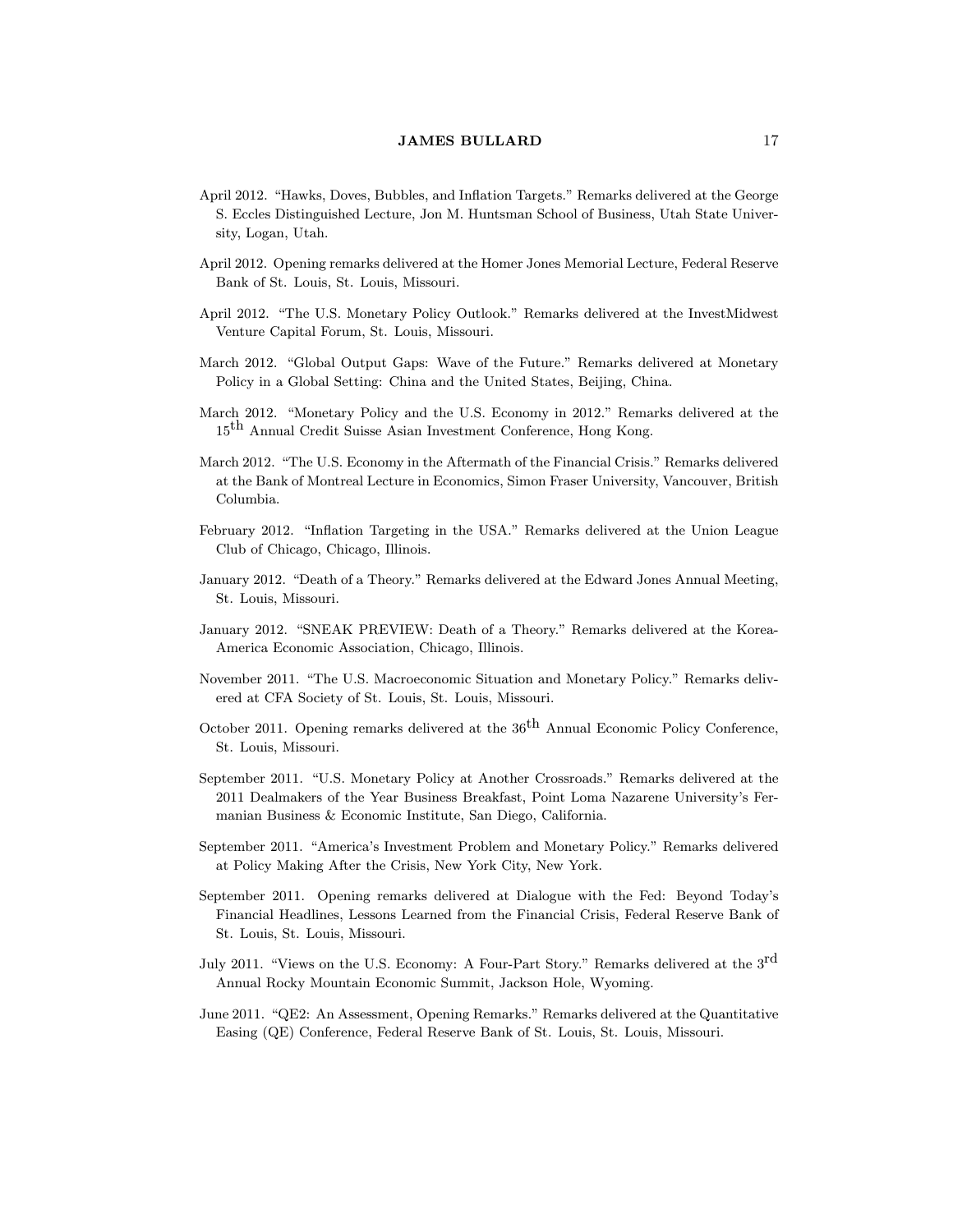- May 2011. "Commodity Prices, Inflation Targeting, and U.S. Monetary Policy." Remarks delivered at the 2011 Joint Meeting of the Cape Girardeau and Jackson Rotary Clubs, Cape Girardeau, Missouri.
- May 2011. "Commodity Prices, Inflation Targeting, and U.S. Monetary Policy." Remarks delivered at the Mineral Area College Foundation Cozean Lecture Series, Farmington, Missouri.
- May 2011. "Measuring Inflation: The Core Is Rotten." Remarks delivered at Money Marketeers of New York University, New York City, New York.
- May 2011. "U.S. Monetary Policy and Commodity Prices." Remarks delivered at Arkansas Day with the Bank Commissioner, Little Rock, Arkansas.
- April 2011. "The U.S. Economic Situation and Recent Monetary Policy Developments." Remarks delivered at Kentucky Day with the Commissioner, Louisville, Kentucky.
- April 2011. Opening remarks delivered at the Homer Jones Memorial Lecture, Federal Reserve Bank of St. Louis, St. Louis, Missouri.
- March 2011. "U.S. Monetary Policy and the Path to Normalization." Remarks delivered in London, United Kingdom.
- March 2011. "U.S. Monetary Policy: Recent Developments." Remarks delivered at the 2011 European Banking and Financial Forum, Prague, Czech Republic.
- February 2011. "Quantitative Easing, Global Inflation, and Commodity Standards." Remarks delivered at the Bowling Green Area Chamber of Commerce, Bowling Green, Kentucky.
- December 2010. "The U.S. Economic Situation and Recent Monetary Policy Developments." Remarks delivered at the National Economists Club, Washington, D.C.
- November 2010. Opening remarks delivered at The Consumer Financial Protection Bureau: The Direction and Implications, Federal Reserve Bank of St. Louis, St. Louis, Missouri.
- November 2010. Opening remarks delivered at Past, Present, and Future of the Government Sponsored Enterprises, Federal Reserve Bank of St. Louis, St. Louis, Missouri.
- November 2010. "QE2 in Five Easy Pieces." Remarks delivered at the High Profile Speaker Series, New York Society of Security Analysts, New York City, New York.
- October 2010. "The Financial Stability Oversight Council: Can Systemic Risk be Contained? Opening Remarks." Remarks delivered at \The Financial Stability Oversight Council: Can Systemic Risk be Contained?" Federal Reserve Bank of St. Louis, St. Louis, Missouri.
- October 2010. "Frictions in Financial and Labor Markets, Opening Remarks." Remarks delivered at the 35th Annual Economic Policy Conference Frictions in Financial and Labor Markets, Federal Reserve Bank of St. Louis, St. Louis, Missouri.
- August 2010. "Monetary Policy and the U.S. Economy." Remarks delivered at the Fed Exchange Conference, Rogers, Arkansas.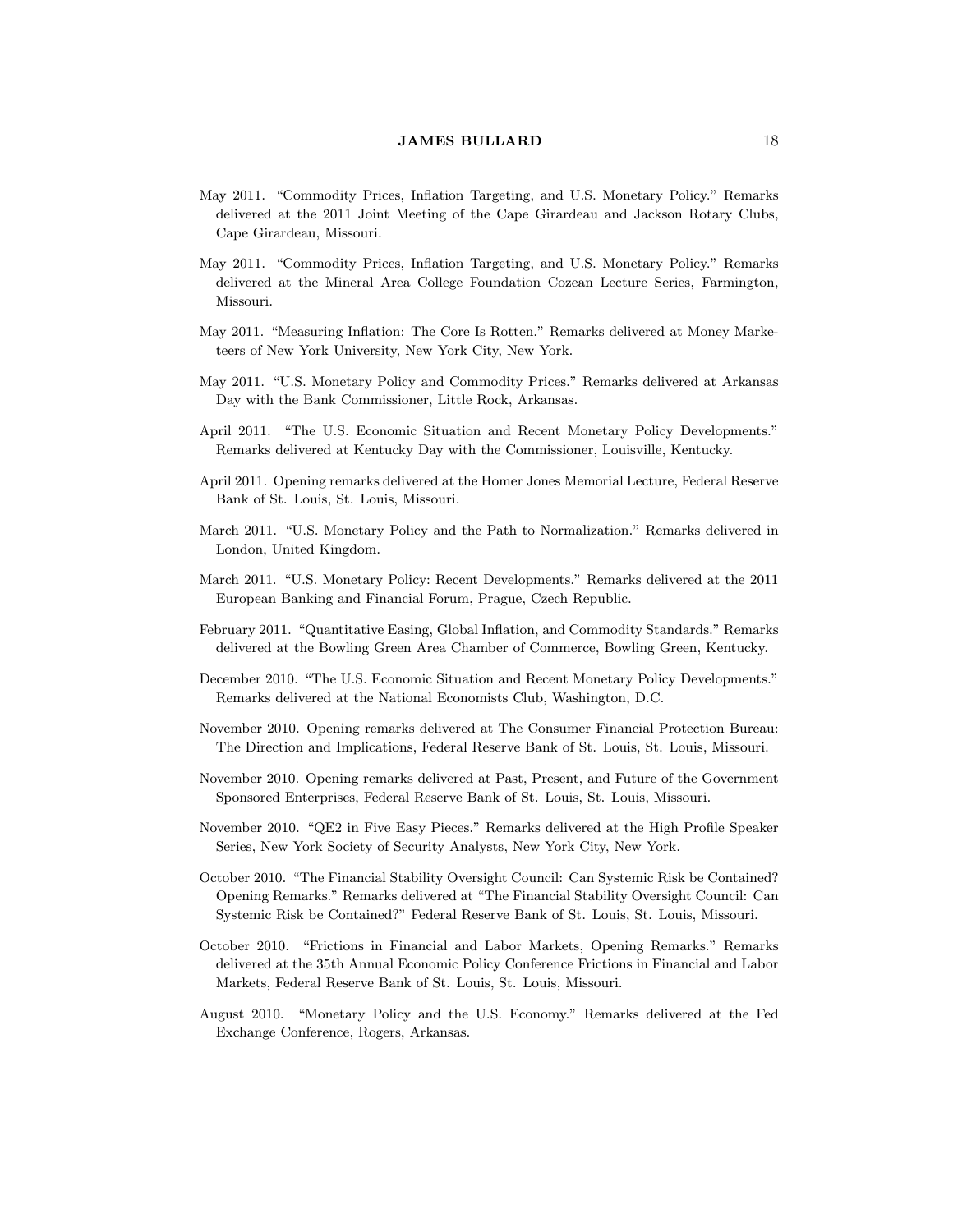- June 2010. "The Global Recovery and Monetary Policy." Remarks delivered at The Institute of Regulation and Risk North Asia, The Grand Ballroom, Conrad Hotel, Pacific Place, Hong Kong.
- June 2010. "The Global Recovery and Monetary Policy." Remarks delivered at The Institute of Regulation and Risk North Asia, The InterContinental Hotel, Tokyo Bay, Japan.
- May 2010. "Policy Challenges for Central Banks in the Aftermath of the Crisis." Remarks delivered at the Swedbank Economic Outlook Seminar, Stockholm, Sweden.
- May 2010. "The Road to Economic Recovery Following the Financial Crisis." Remarks delivered at the Distinguished Speakers Seminar, European Economics and Financial Centre, London, United Kingdom.
- May 2010. "The U.S. Economic Situation and Regulatory Reform." Remarks delivered at A Day with the Commissioner, Nashville, Tennessee.
- May 2010. "Assessing the Strength of the U.S. Economic Recovery." Remarks delivered at Olin Business School at Washington University in St. Louis, St. Louis, Missouri.
- April 2010. "Containing Risk in the New Global Financial Landscape." Remarks delivered at the 19th Annual Hyman P. Minsky Conference on the State of the U.S. and World Economies After the Crisis: Planning a New Financial Structure, New York City, New York.
- March 2010. "The Fed at a Crossroads." Remarks delivered at the 48th Winter Institute, St. Cloud State University, St. Cloud, Minnesota.
- February 2010. "Will Regulatory Reform Prevent Future Crises?" Remarks delivered at the Texas A&M University, Texarkana, Arkansas.
- February 2010. "Will Regulatory Reform Prevent Future Crises?" Remarks delivered at the CFA Virginia Society, Richmond, Virginia.
- February 2010. "The U.S. Economy: A Report from Main Street." Remarks delivered at the Economic Club of Memphis, Memphis, Tennessee.
- January 2010. "The First Phase of the U.S. Recovery and Beyond." Remarks delivered at the Global Interdependence Center 2010 International Conference Series, Shanghai, China.
- December 2009. "Three Lessons for Monetary Policy from the Panic of 2008." Remarks delivered at the Philadelphia Fed Policy Forum, Philadelphia, Pennsylvania.
- November 2009. "The Fed and the Coming Redefinition of Government Regulation." Remarks delivered at the Business Today, "Weathering the Storm: The Challenges and Opportunities of a Global Showdown" Conference, New York City, New York.
- November 2009. "The First Phase of the U.S. Recovery." Remarks delivered at the Commerce Bank Economic Breakfast, St. Louis, Missouri.
- October 2009. "Three Issues for Near-Term Monetary Policy." Remarks delivered at the 51st Annual NABE Meeting, St. Louis, Missouri.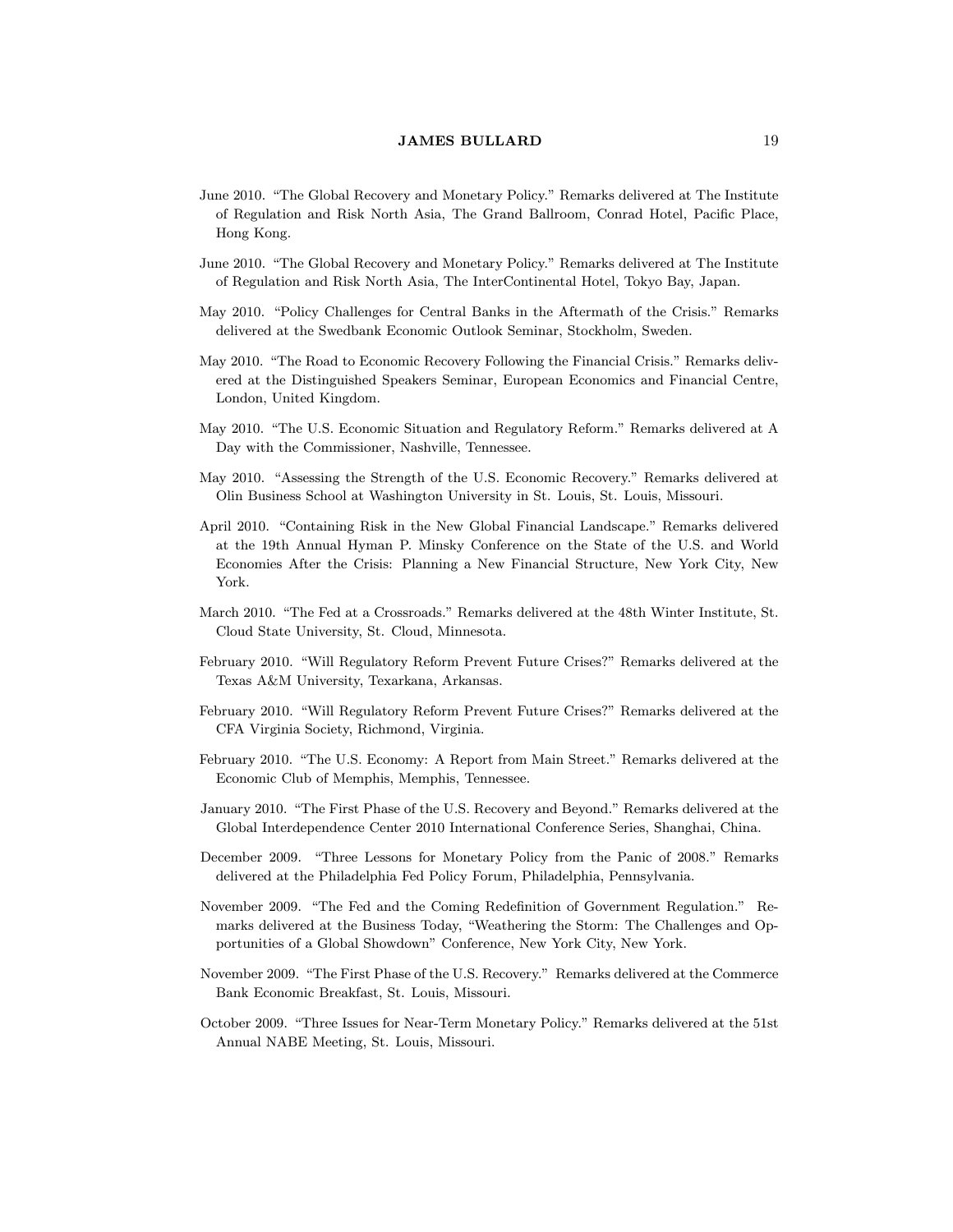- September 2009. "Monetary Policy Feedback Rules at the Zero Lower Bound." Remarks delivered at the Financial Markets, Liquidity and Monetary Policy Swiss National Bank Research Conference, Zurich, Switzerland.
- August 2009. "The State of the U.S. Economy." Remarks delivered at the University of Arkansas, Little Rock, Arkansas.
- June 2009. "Exit Strategies for the Federal Reserve." Remarks delivered at the Federal Reserve Bank of Philadelphia, organized by the Global Interdependence Center, Philadelphia, Pennsylvania.
- June 2009. "Regulatory Reform After the Fall of Wall Street." Remarks delivered at the Financial Regulation Reform Collaborative Conference, Washington, D.C.
- May 2009. "Financial Market Turmoil and Recession: What's Next." Remarks delivered at Indiana University, Bloomington, Indiana.
- May 2009. "The U.S. Financial System and Macroeconomic Performance." Remarks delivered at the 119<sup>th</sup> Annual Arkansas Bankers Association Meeting, Hot Springs, Arkansas.
- March 2009. "Effective Monetary Policy in a Low Interest Rate Environment." Remarks delivered at the Henry Thornton Lecture, Cass Business School, London, United Kingdom.
- February 2009. "Dial 'M' for Monetary Policy." Remarks delivered at the New York Association for Business Economics, Harvard Club. New York, New York.
- November 2008. "Three Funerals and a Wedding." Remarks delivered at the Regional Economic Summit, Evansville, Indiana.
- October 2008. "The U.S. Economy and Financial Market Turmoil." Remarks delivered at the Economic Club of Memphis, Memphis, Tennessee.
- October 2008. "Systemic Risk and the Macroeconomy: An Attempt at Perspective." Remarks delivered at Indiana University, Bloomington, Indiana.
- September 2008. "Near-Term Challenges for the U.S. Economy." Remarks delivered at the 2008 Annual Economic Outlook Conference, Murfreesboro, Tennessee.
- June 2008. "Remarks on the U.S. Economy." Remarks delivered at Macroeconomic Advisers Quarterly Outlook Conference, St. Louis, Missouri.
- June 2008. "Remarks on the U.S. Economy and the State of the Housing Sector." Remarks delivered at the Wisconsin Housing Conference sponsored by the University of Wisconsin-Madison Graaskamp Center for Real Estate, the Wisconsin Housing and Economic Development Authority, the State of Wisconsin Bureau of Housing, Department of Commerce, and the Wisconsin Realtors Association, Madison, Wisconsin.
- June 2008. "A Perspective on the U.S. Economy." Remarks delivered at the University of Arkansas Quarterly Business Analysis Breakfast, Fayetteville, Arkansas.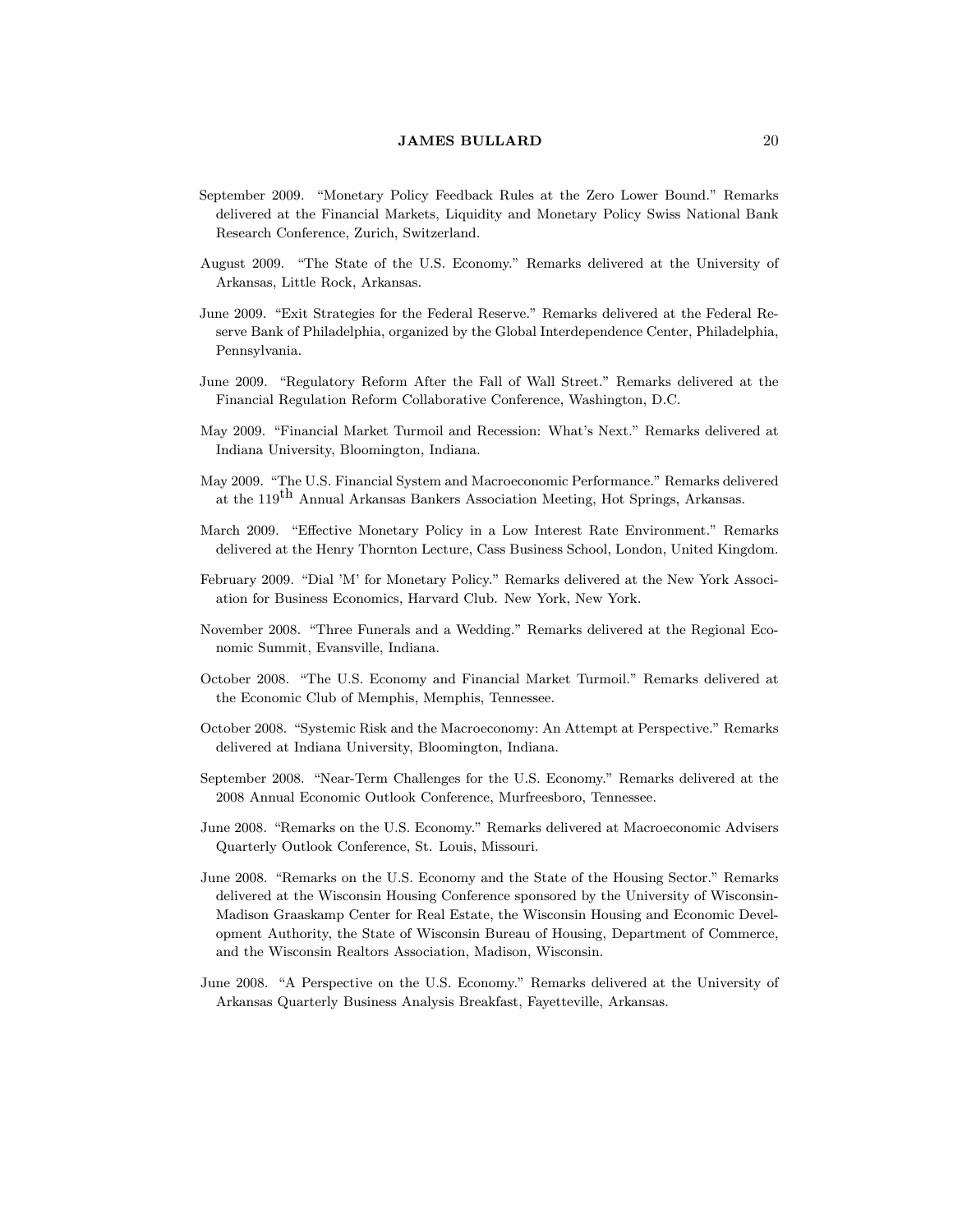Seminars and discussions

- June 2019. Expectations in Dynamic Macroeconomic Models, conference hosted by the Barcelona GSE and MOVE (Markets, Organizations and Votes in Economics), Barcelona, Spain. Presented \Classic Policy Benchmarks for Heterogeneous-Agent Economies."
- May 2019. Monetary Policy and Heterogeneity Conference, Hong Kong Monetary Authority and Federal Reserve Bank of New York, Hong Kong, China. Presented \Classic Policy Benchmarks for Heterogeneous Agent Economies."
- May 2019. Strategies for Monetary Policy: A Policy Conference, Policy Panel on "Monetary Strategies in Practice," Hoover Institution, Stanford University, Stanford, California. Presented "Nominal GDP Targeting as 'Optimal Monetary Policy for the Masses'."
- April 2019. 28th Annual Hyman P. Minsky Conference, Levy Economics Institute of Bard College, Annandale-on-Hudson, New York. Presented "Optimal Monetary Policy for the Masses."
- March 2019. Center for Research on the Wisconsin Economy, University of Wisconsin-Madison, Madison, Wisconsin. Presented "Optimal Monetary Policy for the Masses."
- October 2018. Adam Smith Panmure House Lecture, Edinburgh, United Kingdom. Presented "Optimal Monetary Policy for the Masses."
- September 2018. Swiss National Bank Research Conference 2018, Current Monetary Policy Challenges, Zurich, Switzerland. Presented \Optimal Monetary Policy for the Masses."
- August 2018. University of Birmingham, Birmingham, United Kingdom. Presented \Optimal Monetary Policy for the Masses."
- June 2018. Barcelona GSE, Summer Forum, Workshop on Monetary Policy and Central Banking, Barcelona, Spain. Presented "Optimal Monetary Policy for the Masses."
- May 2018. 2018 Texas Monetary Conference, Austin, Texas. Presented "Optimal Monetary Policy for the Masses."
- May 2018. Federal Reserve Bank of Dallas, Dallas, Texas. Presented "Optimal Monetary Policy for the Masses."
- January 2018. Nonlinear Models in Macroeconomics and Finance for an Unstable World, conference hosted by Norges Bank, Oslo, Norway. Presented "Does a Low-Interest-Rate Regime Punish Savers?"
- January 2018. Norges Bank, Oslo, Norway. Presented "Optimal Monetary Policy for the Masses."
- September 2017. Advanced Workshop for Central Bankers, Center for International Macroeconomics, Northwestern University, Evanston, Illinois. Presented "Does a Low-Interest-Rate Regime Punish Savers?"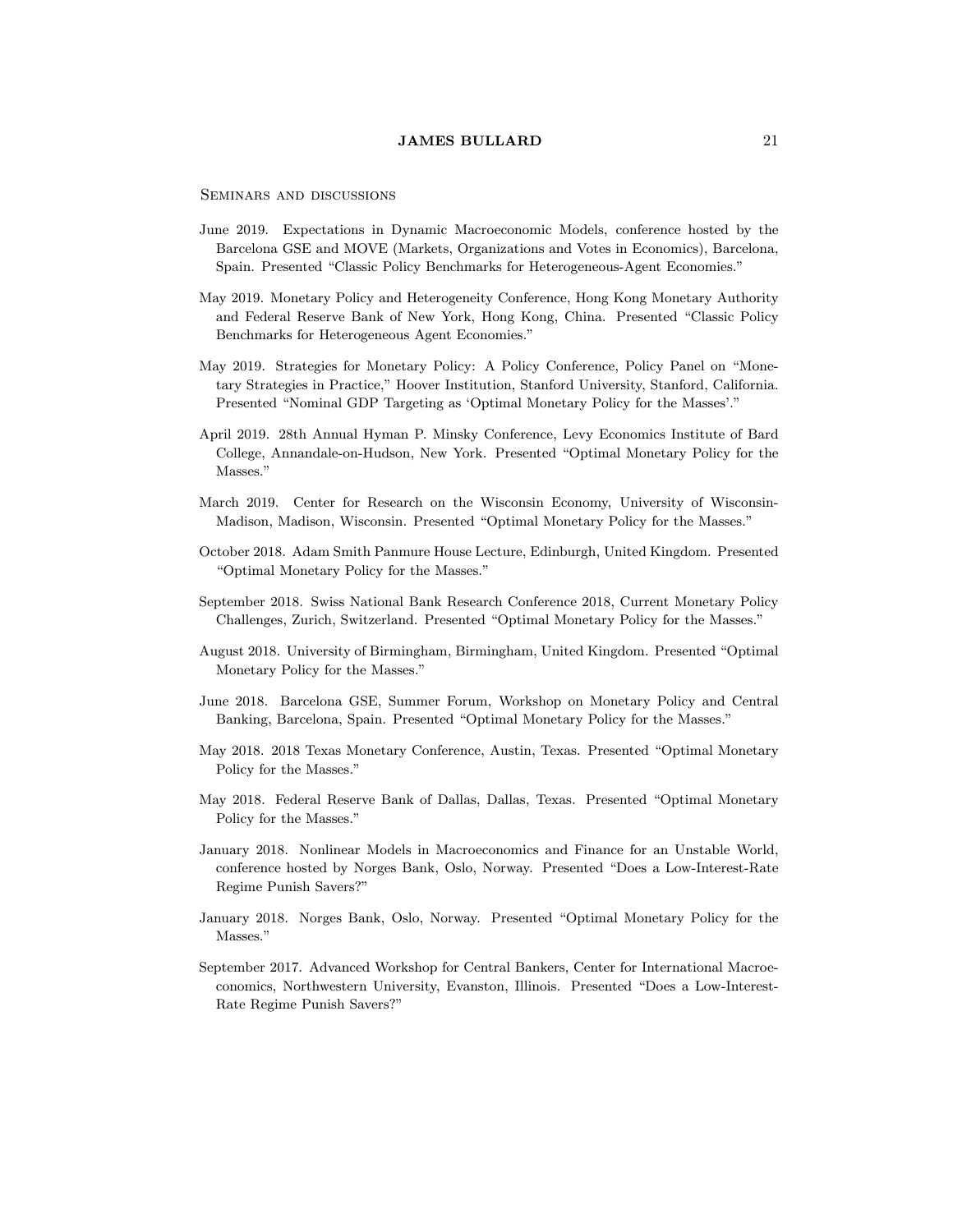- August 2017. New Challenges for Central Banks, conference hosted by Banco Central de Costa Rica, San Jose, Costa Rica. Presented \Does a Low-Interest-Rate Regime Punish Savers?"
- July 2017. Applications of Behavioural Economics and Multiple Equilibrium Models to Macroeconomic Policy Conference, London, United Kingdom. Presented "Does a Low-Interest-Rate Regime Punish Savers?"
- April 2017. University of Sydney, Sydney, Australia. Presented \Incomplete Credit Markets and Monetary Policy with Heterogeneous Labor Supply."
- April 2017. Macro/Finance Workshop, Monash Business School, Melbourne, Australia. Presented "Incomplete Credit Markets and Monetary Policy with Heterogeneous Labor Supply."
- November 2016. London School of Economics and Political Science, London, United Kingdom. Presented "Incomplete Credit Markets and Monetary Policy with Heterogeneous Labor Supply."
- September 2016. Expectations in Dynamic Macroeconomic Models, conference hosted by De Nederlandsche Bank, Amsterdam, Netherlands. Presented \Incomplete Credit Markets and Monetary Policy with Heterogeneous Labor Supply."
- June 2016. 22<sup>nd</sup> International Conference Computing in Economics and Finance, Bordeaux, France. Presented "Incomplete Credit Markets and Monetary Policy with Heterogeneous Labor Supply."
- May 2016. Bank of Korea 2016 Conference, Employment and Growth, Seoul, Korea. Presented "Incomplete Credit Markets and Monetary Policy with Heterogeneous Labor Supply."
- May 2016. Tsinghua-St. Louis Fed Monetary Policy and Financial Stability Conference. PBC School of Finance, Tsinghua University, Beijing, China. Presented \Incomplete Credit Markets and Monetary Policy with Heterogeneous Labor Supply."
- May 2016. Academia Sinica, Taipei, Taiwan. Presented \Incomplete Credit Markets and Monetary Policy with Heterogeneous Labor Supply."
- May 2016. University of California, Santa Barbara, Santa Barbara, California. Presented \Incomplete Credit Markets and Monetary Policy."
- October 2015. W.P. Carey School of Business-Department of Economics, Arizona State University. Tempe, Arizona. Presented "Optimal Monetary Policy at the Zero Lower Bound."
- September 2015. Monetary Policy and the Distribution of Income and Wealth Conference. Sponsored by the Center for Dynamic Economics (CEDEC) at Washington University in St. Louis and the Council on Economic Policies (CEP) in Zurich, Switzerland. Presented "Optimal Monetary Policy at the Zero Lower Bound."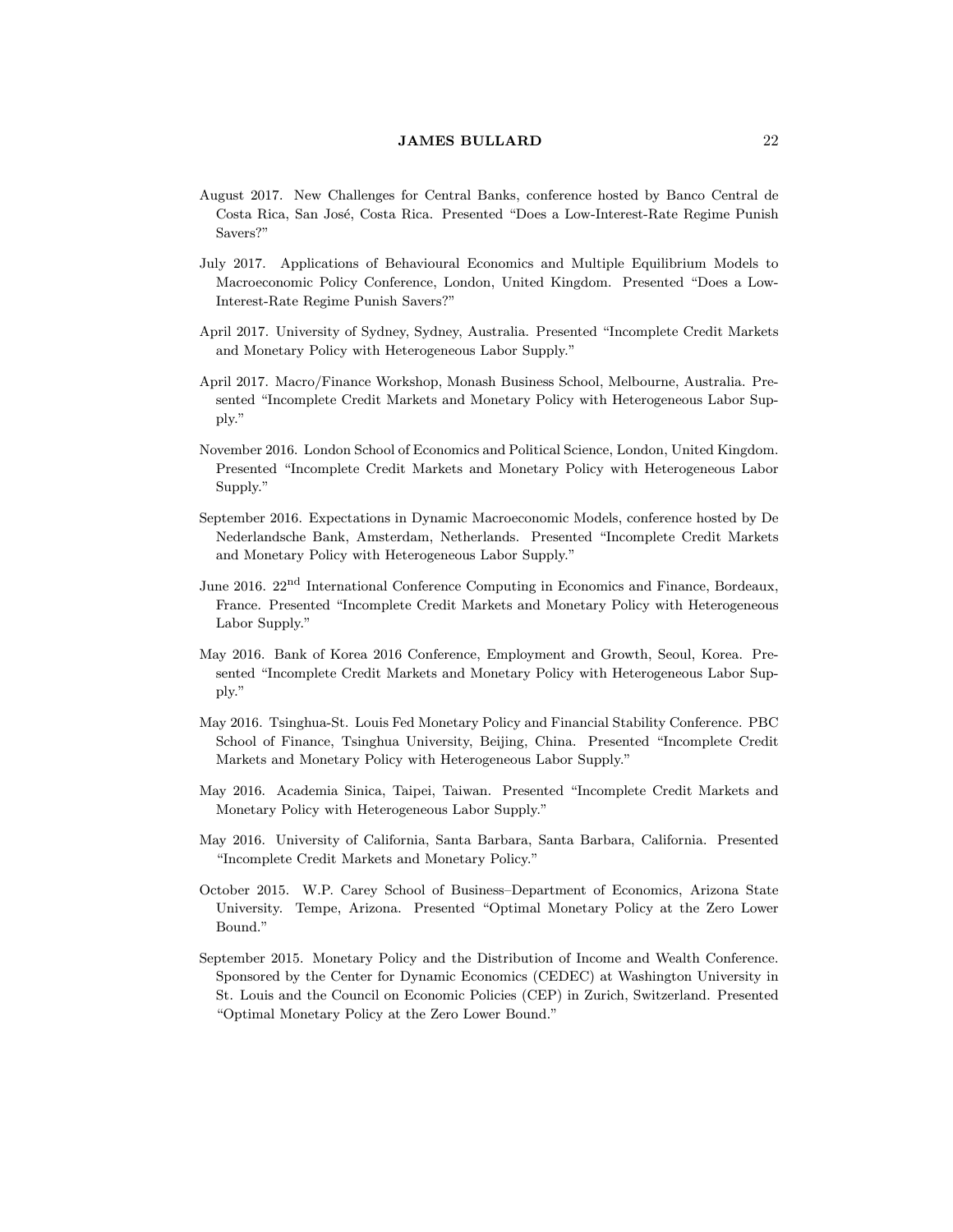- February 2015. Federal Reserve Bank of Philadelphia, Philadelphia, Pennsylvania. Presented "Optimal Monetary Policy at the Zero Lower Bound."
- January 2015. Federal Reserve Bank of Chicago, Chicago, Illinois. Presented "Optimal" Monetary Policy at the Zero Lower Bound."
- September 2014. Swiss National Bank Research Conference 2014, Zurich, Switzerland. Discussed S. Bhattarai, G.B. Eggertsson and B. Gafarov \Time Consistency and the Duration of Government Debt: A Signalling Theory of Quantitative Easing."
- June 2014. Federal Reserve Bank of Minneapolis, Minneapolis, Minnesota. Presented "Quantitative Easing as Optimal Monetary Policy."
- March 2014. Spring 2014 Brookings Panel on Economic Activity, Washington D.C. Discussed Kevin D. Sheedy "Debt and Incomplete Financial Markets: A Case for Nominal GDP Targeting."
- May 2013. Sveriges Riksbank, Stockholm, Sweden. Presented "Debt Overhang and Monetary Policy."
- May 2013. Bank of Finland, Helsinki, Finland. Presented "Debt Overhang and Monetary Policy."
- February 2012. 2012 U.S. Monetary Policy Forum. Sponsored by the Initiative on Global Markets, University of Chicago Booth School of Business. New York, New York. Discussed Michael Feroli, Ethan Harris, Amir Sufi and Kenneth West, "Housing, Monetary Policy, and the Recovery."
- March 2011. Asset Prices, Credit and Macroeconomic Policies, organized by the Institut D'Économie Publique, Marseille, France. Presented "Reducing Deflationary Risk in the U.S."
- March 2011. 19th Symposium of the Society for Nonlinear Dynamics and Econometrics, Institute for International Economic Policy, Elliott School of International Affairs, The George Washington University, Washington, D.C. Presented "Research in Macroeconomics after the Crisis."
- March 2010. International Research Forum on Monetary Policy, organized by the Board of Governors of the Federal Reserve, Washington D.C. Presented \Panel Discussion: Structural Economic Modeling: Is It Useful in the Policy Process?"
- March 2009. Monetary Policy in the Current Crisis International Workshop, organized by the Bank of France, Aix-Marseille University, and Tolouse School of Economics, Paris, France. Presented "Monetary Policy in a Global Recession."
- March 2009. 10th EABCN Workshop on Uncertainty over the Business Cycle, European Central Bank, Frankfurt. Discussed Martin Ellison and Thomas Sargent, \What Questions are Staff and FOMC Forecasts Supposed to Answer?"
- March 2009. 10<sup>th</sup> EABCN Workshop on Uncertainty over the Business Cycle, European Central Bank, Frankfurt. Presented a Panel Discussion on "Dating Business Cycles."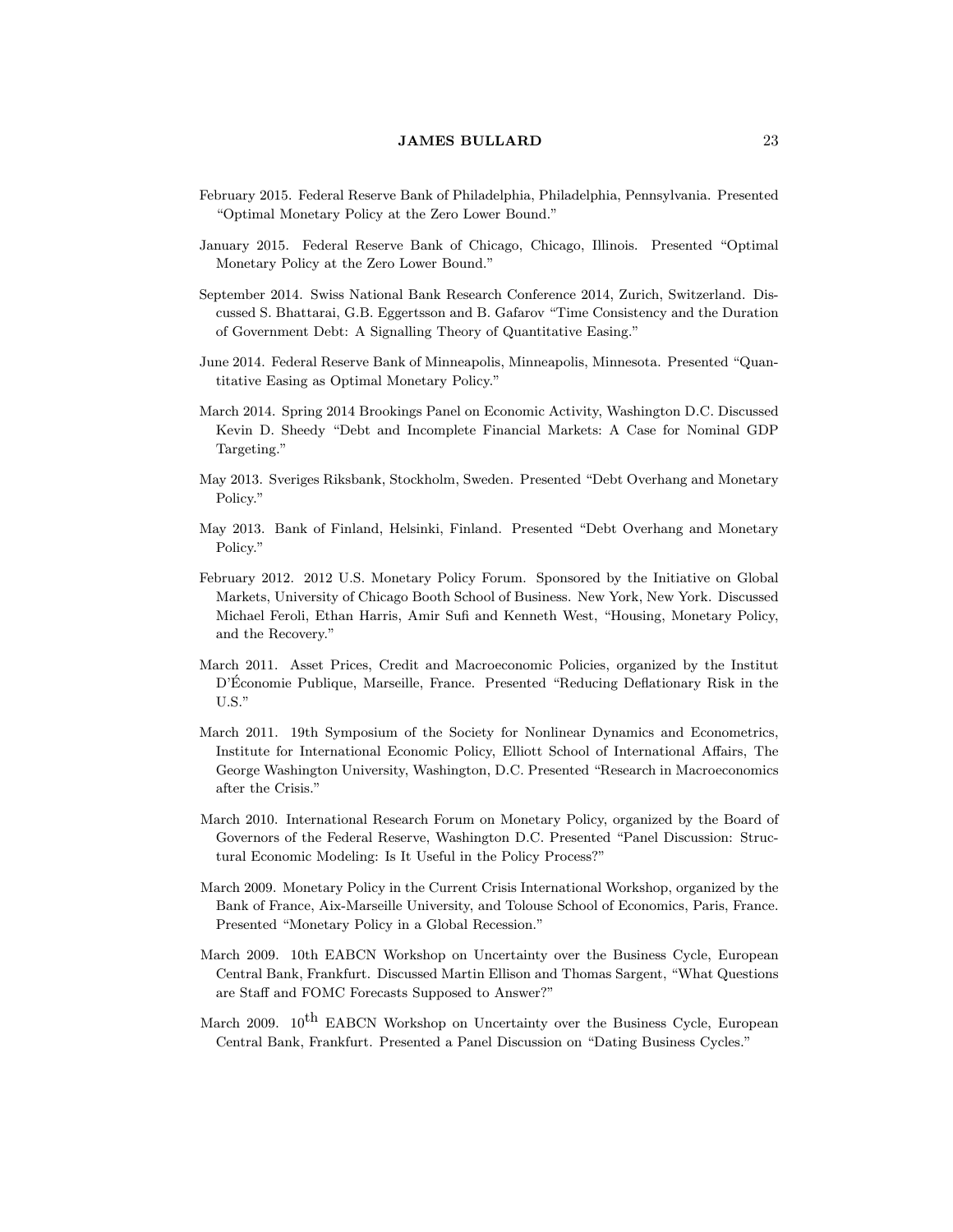- February 2009. 2009 U.S. Monetary Policy Forum. Sponsored by the Initiative on Global Markets, University of Chicago Booth School of Business. New York, New York. Discussed Ethan Harris, Bruce Kasman, Matthew Shapiro and Kenneth West, "Oil and the Macroeconomy: Lessons for Monetary Policy."
- January 2009. Annual Meeting of the American Economic Association. National Association of Business Economics, San Francisco, California. Panel on \Long-Run Economic Challenges: A Federal Reserve Perspective." Presented \A Two-Headed Dragon for Monetary Policy."
- October 2008. 33<sup>rd</sup> Annual Economic Policy Conference "Projecting Potential Growth: Issues and Measurement." Sponsored by the Federal Reserve Bank of St. Louis. Presented a Panel Discussion on the Role of Potential Output in Policymaking.
- October 2008. New Perspectives on Monetary Policy Design. Sponsored by the Bank of Canada and the Centre De Recerca en Economia Internacional. Barcelona, Spain. Presented "The Optimal Inflation Target in and Economy with Limited Enforcement."
- October 2008. Macroeconomics Seminar, Indiana University. Bloomington, Indiana. Presented "The Optimal Inflation Target in an Economy with Limited Enforcement."
- September 2008. Adaptive Learning in Macroeconomics. Sponsored by the Centre for International Macroeconomics and Finance and the Faculty of the University of Cambridge. Presented "Three Issues in Learning and Monetary Policy."
- June 2008. International Research Forum on Monetary Policy. Sponsored by the European Central Bank, the Federal Reserve Board of Governors, the BMW Center for German and European Studies at Georgetown University, and the Center for Financial Studies at the Johann Wolfgang Goethe-University. Discussed Fabio Milani, "Learning and Time-Varying Macroeconomic Volatility."
- May 2008. Conference on Frontiers in Monetary Theory and Policy. Sponsored by the Bank of Japan. Tokyo, Japan. Discussed George Evans and Seppo Honkapohja, "Robust Learning Stability with Operational Monetary Policy Rules."
- May 2008. Conference on Recognizing and Coping with Macroeconomic Model Uncertainty in Designing Monetary Policy. Sponsored by the Bank of Korea. Seoul, Korea. Presented a Roundtable Discussion on Model Uncertainty.
- March 2008. Workshop on Monetary and Macroeconomics. Sponsored by the Federal Reserve Bank of Philadelphia, the Penn Institute of Economic Research, and the International Economic Review. Discussed Aleksander Berentsen and Cycil Monnet, "Monetary Policy in a Channel System."
- November 2007. Canadian Macro Studies Group. Ottawa, Canada. Presented \Learning and the Great Moderation."
- October 2007. Workshop on Money and Payments. Sponsored by the Federal Reserve Bank of New York. New York City. Presented "The Optimal Inflation Target in an Economy with Limited Enforcement."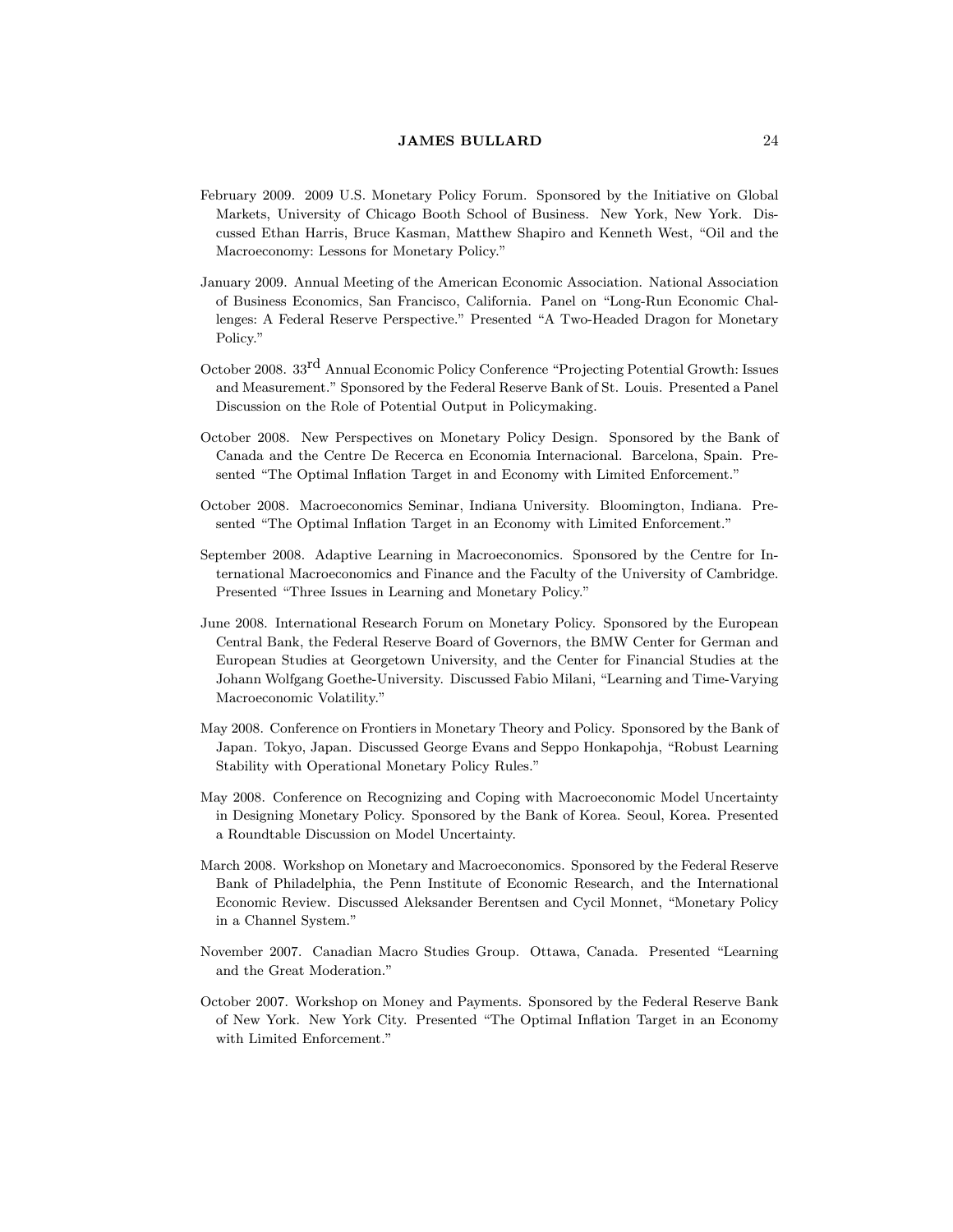- October 2007. Conference in Honor of John B. Taylor. Sponsored by the Federal Reserve Bank of Dallas. Dallas, Texas. Presented \Worldwide Macroeconomic Stability and Monetary Policy Rules."
- October 2007. Macroeconomics seminar. Federal Reserve Bank of Kansas City. Kansas City, Missouri. Presented \Worldwide Macroeconomic Stability and Monetary Policy Rules."
- September 2007. CEPR/European Summer Institute/South African Reserve Bank Conference on "Global Imbalances, Competitiveness and Emerging Markets." Pretoria, South Africa. Presented \Worldwide Macroeconomic Stability and Monetary Policy Rules."
- September 2007. Monetary economics workshop. Banca d'Italia. Rome, Italy. Presented "The Learnability Criterion and Monetary Policy."
- September 2007. Conference on "Expectations and Monetary Policy." Sponsored by the Swiss National Bank. Zurich, Switzerland. Discussed "Monetary Policy Credibility and the Macroeconomy," by Martin Melecki, Diego Rodriguez Palenzuela, and Ulf Soderstrom.
- August 2007. Monetary Economics Workshop. Sponsored by the Federal Reserve Bank of Cleveland. Cleveland, Ohio. Presented "The Optimal Inflation Target in an Economy with Limited Enforcement."
- July 2007. Learning Week Workshop. Sponsored by the Federal Reserve Bank of St. Louis. St. Louis, Missouri.
- June 2007. Society for Computational Economics 13th International Conference on Computing in Economics and Finance. Montreal, Canada. Presented \Learning and the Great Moderation."
- May 2007. Workshop on "Optimal Monetary Policy and Central Bank Communication." Sponsored by the Bernoulli Center for Economics and the KOF Swiss Economic Institute. Asconda, Switzerland. Presented "The Optimal Inflation Target in an Economy with Limited Enforcement."
- April 2007. Macroeconomics workshop, Federal Reserve Bank of New York. New York City. Presented "Learning and the Great Moderation."
- March 2007. Macroeconomics workshop, Texas A&M University. College Station, Texas. Presented "Learning and the Great Moderation."
- December 2006. International Research Forum on Monetary Policy. Washington, DC. Jointly sponsored by the European Central Bank, the Center for Financial Studies at Goethe University, the Federal Reserve Board of Governors, and Georgetown University. Discussion of "Bayesian and Adaptive Optimal Policy Under Model Uncertainty," by Lars Svensson and Noah Williams, unable to present because of weather delays.
- November 2006. Carnegie-Rochester Conference Series on Public Policy. Pittsburgh, Pennsylvania. Discussed "Robust Monetary Policy with Imperfect Knowledge," by Athanasios Orphanides and John Williams.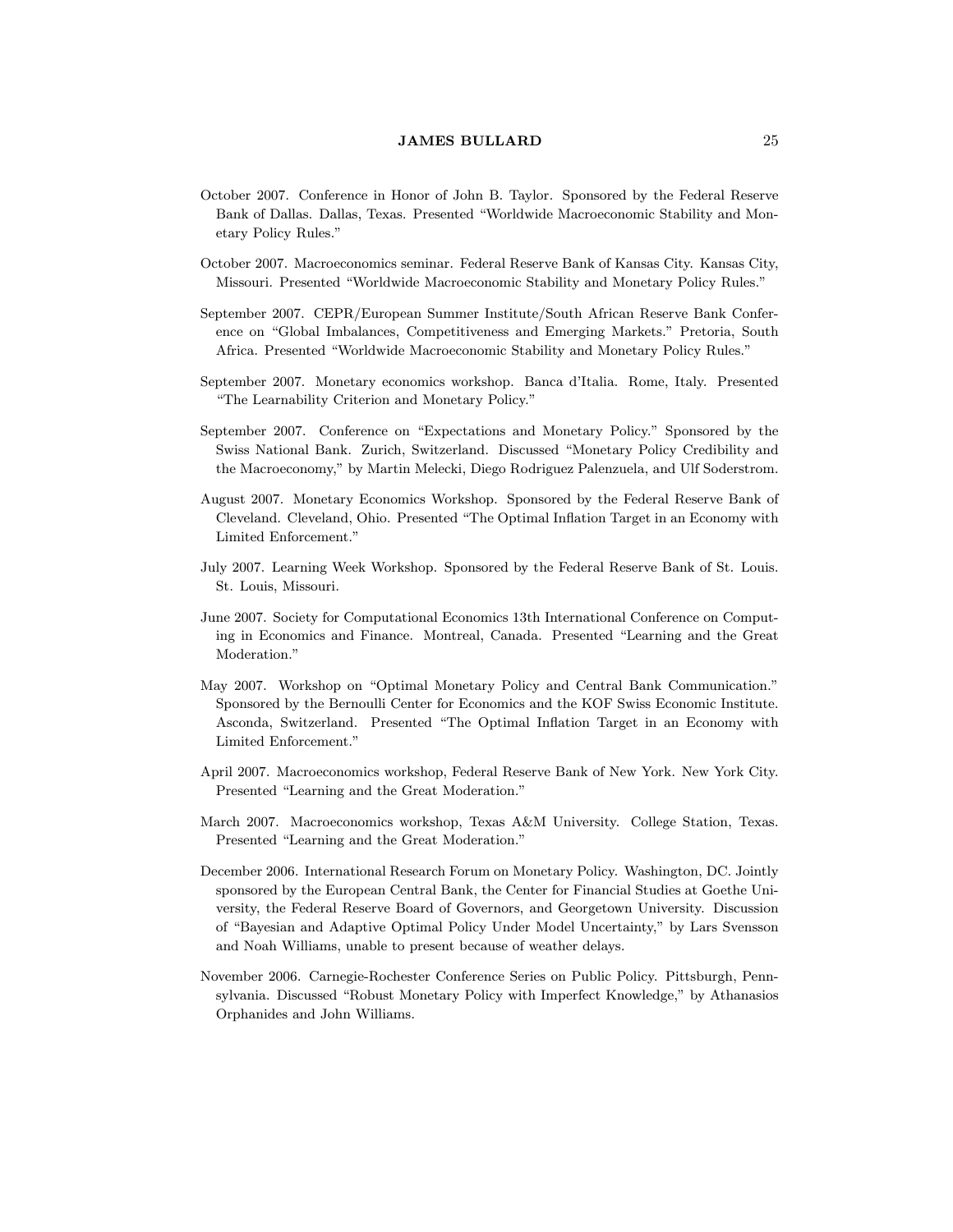- November 2006. Conference on "Monetary Policy, Asset Prices, and Learning." Sponsored by the European Central Bank. Frankfurt, Germany. Discussed "Learning and Model Validation," by In-Koo Cho and Kenneth Kasa.
- October 2006. Conference on "Frontiers of Monetary Policy Research." Sponsored by the Federal Reserve Bank of St. Louis. St. Louis, Missouri. Participated, "Monetary Policy as Equilibrium Selection," main presentation by Costas Azariadis.
- July 2006. Learning Week Workshop. Sponsored by the Federal Reserve Bank of St. Louis. St. Louis, Missouri.
- April 2006. Conference in Honor of George von Furstenberg. Bloomington, Indiana. Discussed "Dynamic Correlation Analysis of Financial Contagion: Evidence from Asian Markets," by Thomas C. Chiang, Bang Nam Jeon, and Huimin Li.
- April 2006. Macroeconomics seminar, University of Miami. Miami, Florida. Presented \Worldwide Macroeconomic Stability and Monetary Policy Rules."
- March 2006. "Economics of Payments II" Conference. Sponsored by the Federal Reserve Bank of New York. Discussed \Optimal Settlement Rules for Payments Systems," by Benjamin Lester, Stephen Millard, and Matthew Willison.
- December 2005. Macroeconomics seminar, Indiana University. Bloomington, Indiana. Presented "Near-Rational Exuberance."
- November 2005. Macroeconomics seminar, Southern Methodist University. Dallas, Texas. Presented "Near-Rational Exuberance."
- November 2005. Macroeconomics seminar, University of Missouri. Columbia, Missouri. Presented "Worldwide Macroeconomic Stability and Monetary Policy Rules."
- June 2005. Eleventh International Conference on Computing in Economics and Finance. Washington, DC. Presented "Monetary Policy, Determinacy, and Learnability in the Open Economy."
- May 2005. Third Conference of the International Research Forum on Monetary Policy. Sponsored by the European Central Bank. Frankfurt, Germany. Presented "Monetary Policy, Determinacy, and Learnability in the Open Economy."
- May 2005. Bank for International Settlements. Basel, Switzerland. Presented "Monetary Policy, Determinacy, and Learnability in the Open Economy."
- May 2005. Center for European Integration Studies (ZEI), University of Bonn. Bonn, Germany. Presented "Monetary Policy, Determinacy, and Learnability in the Open Economy."
- May 2005. 36th Konstanz Seminar on Monetary Theory and Monetary Policy. Konstanz, Germany. Discussed "Structural Changes in the U.S. Economy: Bad Luck or Bad Policy?" by Fabio Canova and Luca Gambetti.
- January 2005. American Economic Association, Session on \Near-Rational Expectations and Stability in Macroeconomics." Philadelphia, Pennsylvania. Participated, "Near-Rational Exuberance" main presentation by S. Honkapohja.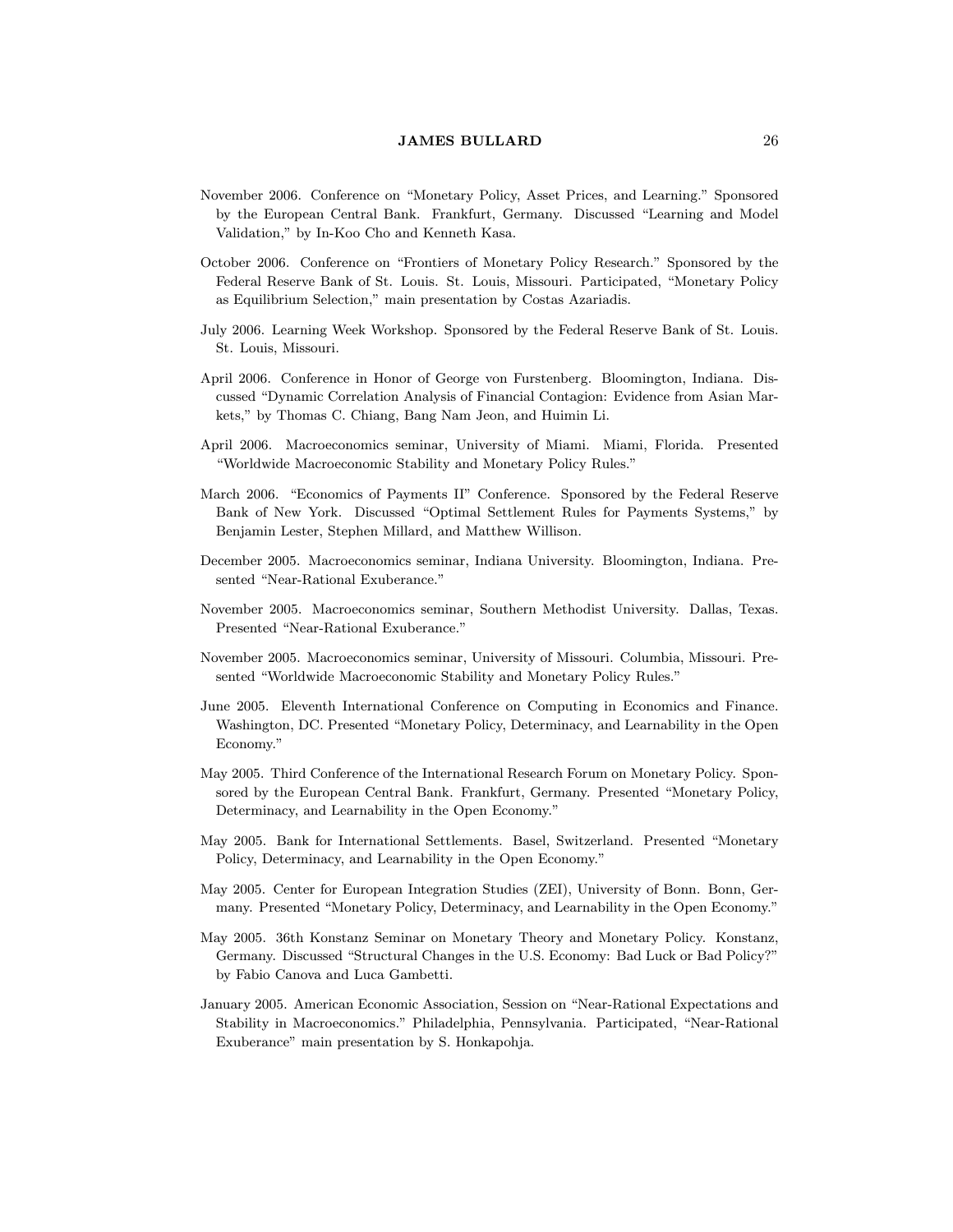- November 2004. Canadian Macro Studies Group. Montreal, Canada. Presented \Near-Rational Exuberance."
- October 2004. Conference on "Monetary Policy and Imperfect Knowledge." Sponsored by the European Central Bank. Wurzburg, Germany. Participated, \Near-Rational Exuberance" main presentation by S. Honkapohja.
- July 2004. Meetings of the Society for Economic Dynamics. Florence, Italy. Presented "Near-Rational Exuberance."
- June 2004. Conference on "Dynamic Macroeconomic Theory." Sponsored by the Institute of Economics at the University of Copenhagen. Copenhagen, Denmark. Presented "Near-Rational Exuberance."
- May 2004. Midwest Macroeconomics Conference. Iowa State University, Ames, Iowa. Presented "Near-Rational Exuberance."
- May 2004. Meeting of the Federal Reserve System Committee on Macroeconomics. Federal Reserve Bank of Cleveland. Cleveland, Ohio. Discussed "Learning and Shifts in Long-Run Productivity Growth," by Rochelle Edge, Thomas Laubach, and John Williams.
- March 2004. Meetings of the Society for Nonlinear Dynamics and Econometrics. Federal Reserve Bank of Atlanta, Atlanta, Georgia. Presented \Near-Rational Exuberance."
- January 2004. American Economic Association Meetings. San Diego, California. Discussed \The Decline of Activist Stabilization Policy: Natural Rate Misperceptions, Learning, and Expectations," by Athanasios Orphanides and John Williams.
- November 2003. Conference on "Low Inflation Economies," sponsored by the Federal Reserve Bank of Cleveland. Cleveland, Ohio. Discussed "Inflation and Welfare in Models with Trading Frictions," by Guillaume Rocheteau and Randall Wright.
- October 2003. Macroeconomics seminar, Texas A&M University. College Station, Texas. Presented "Learning and Structural Change in Macroeconomic Data."
- October 2003. Conference on "Heterogeneous Information and Modeling of Monetary Policy," sponsored by the Bank of Finland and the Centre for Economic Policy Research. Helsinki, Finland. Presented a plenary talk, "The Learning Criterion and Monetary Policy."
- August 2003. Conference on \Expectations, Learning, and Monetary Policy," sponsored by the Deutsche Bundesbank and the Center for Financial Studies. Frankfurt, Germany. Presented "Escapist Policy Rules."
- July 2003. Meetings of the Society for Computational Economics. Seattle, Washington. Presented "Did the Great Inflation Occur Despite Policymaker Commitment to a Taylor Rule?" and discussed "Shocking Escapes" by Bruce McGough.
- June 2003. Meetings of the Society for Economic Dynamics. Paris, France. Presented "A Leisurely Reading of the Life-Cycle Consumption Data."
- May 2003. Banking and Payments Workshop. Federal Reserve Bank of Cleveland. Cleveland, Ohio. Presented \Intermediaries and Payments Instruments."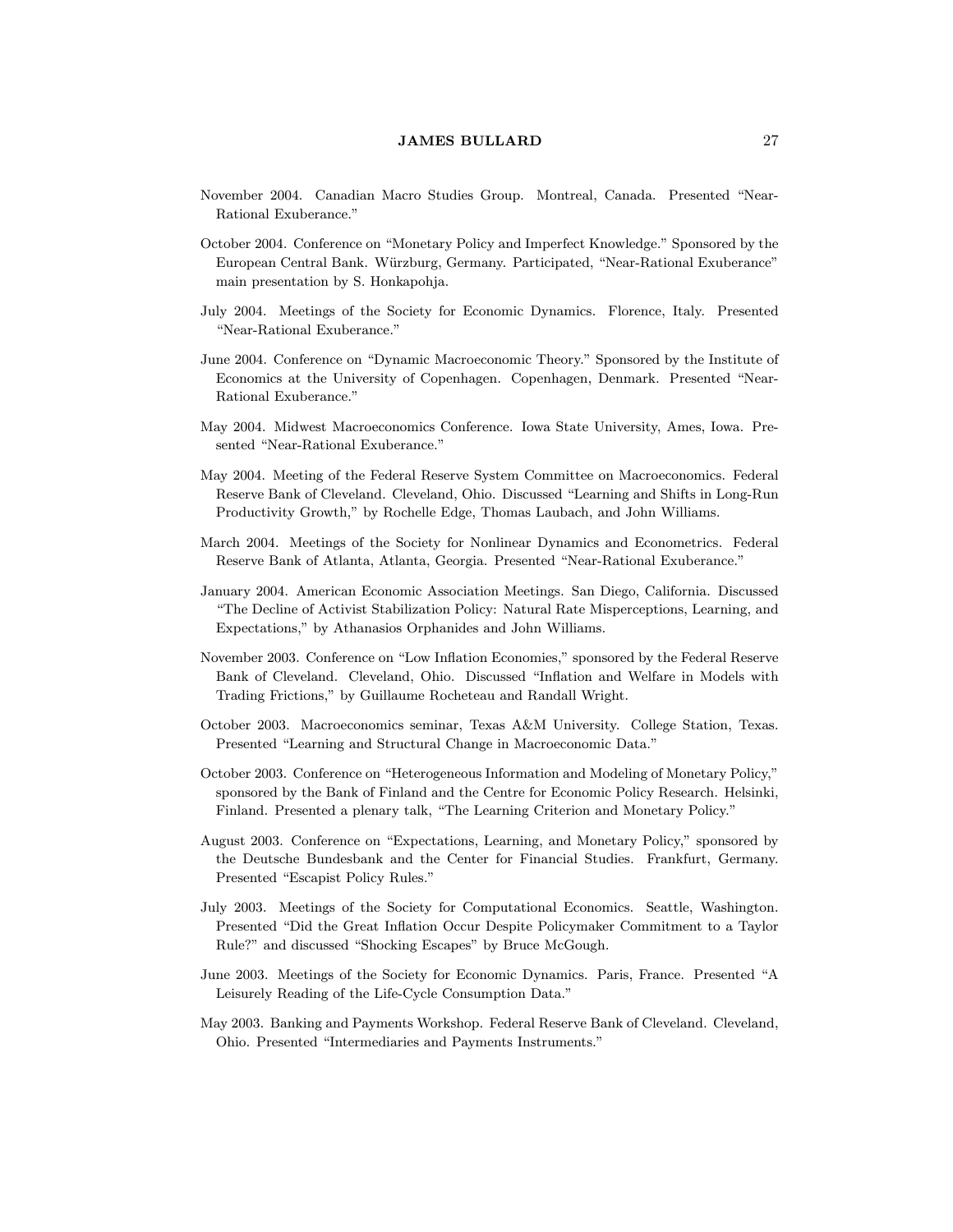- May 2003. Midwest Macroeconomics Conference. Federal Reserve Bank of Chicago, Chicago, Illinois. Presented "A Leisurely Reading of the Life-Cycle Consumption Data."
- May 2003. Conference in Honor of Karl Shell. Cornell University, Ithaca, New York. Presented "Intermediaries and Payments Instruments."
- May 2003. Conference on "Recent Developments in Monetary Economics," Purdue University. West Lafayette, Indiana. Discussed "Dynamic Efficiency, Risk Sharing, and Equivalent Financial Mechanisms in an Endowment Economy," by Pamela Labadie.
- April 2003. Bruce D. Smith Memorial Conference, University of Texas. Austin, Texas. Presented "Intermediaries and Payments Instruments."
- April 2003. Macroeconomics seminar, University of Pennsylvania. Philadelphia, Pennsylvania. Presented "Learning and Structural Change in Macroeconomic Data."
- March 2003. Macroeconomics seminar, Federal Reserve Bank of Philadelphia. Philadelphia, Pennsylvania. Presented "Did the Great Inflation Occur Despite Policymaker Commitment to a Taylor Rule?"
- March 2003. Conference on "Monetary Policy and Learning," sponsored by the Federal Reserve Bank of Atlanta. Atlanta, Georgia. Presented "Did the Great Inflation Occur Despite Policymaker Commitment to a Taylor Rule?"
- March 2003. Macroeconomics seminar, University of Alberta, Edmonton, Alberta. Presented "Learning and Structural Change in Macroeconomic Data."
- March 2003. Macroeconomics seminar, Simon Fraser University, Burnaby, British Columbia. Presented "Learning and Structural Change in Macroeconomic Data."
- January 2003. Macroeconomics seminar, University of California at Irvine, Irvine, California. Presented "Learning and Structural Change in Macroeconomic Data."
- January 2003. American Economic Association Meetings, Washington, DC. Discussed \Impacts of Priors on Convergence and Escapes from Nash Inflation," by T. Sargent and N. Williams, and "The Social Value of Risk-Free Government Debt," by S. Schreft and B.D. Smith.
- November 2002. Canadian Macroeconomics Study Group, Queen's University, Kingston, Ontario. Discussed \Identifying the Monetary Transmission Mechanism Using Structural Breaks," by A. Beyer and R. Farmer.
- October 2002. Federal Reserve System Committee on Macroeconomics. Federal Reserve Bank of Minneapolis, Minneapolis, Minnesota. Presented \Learning to Detrend Macroeconomic Data."
- September 2002. Macroeconomics seminar, North Carolina State University, Raleigh, North Carolina. Presented "Learning to Detrend Macroeconomic Data."
- June 2002. Meetings of the Society for Economic Dynamics. New York University, New York City, New York. Presented "Learning to Detrend Macroeconomic Data."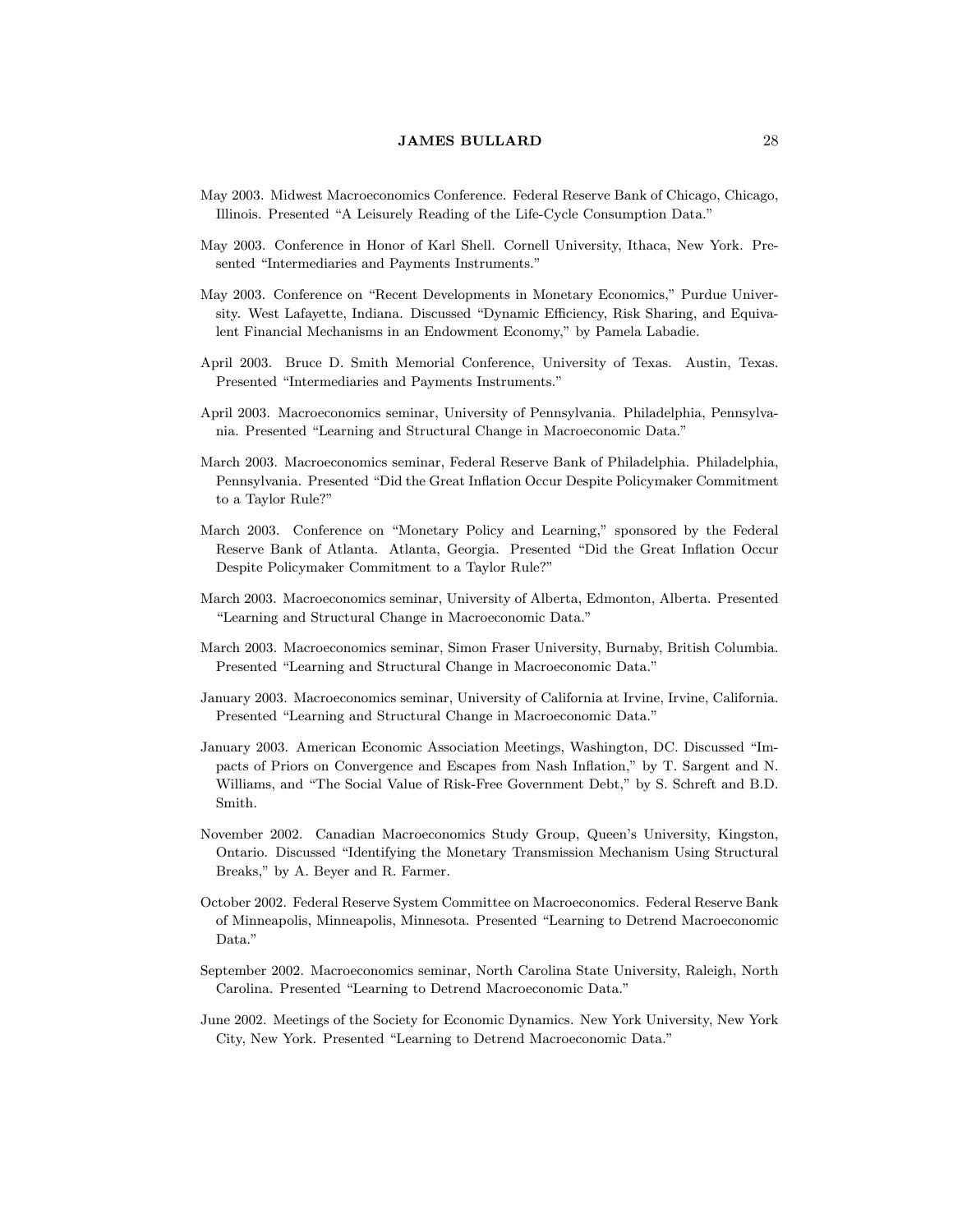- June 2002. Workshop on "Economic Dynamics," sponsored by the Center for Nonlinear Dynamics in Economics and Finance, University of Amsterdam. The Lorentz Center, Leiden, Netherlands. Presented "Learning to Detrend Macroeconomic Data."
- April 2002. Midwest Macroeconomics Meetings. Vanderbilt University, Nashville, Tennessee. Presented "Intermediaries and Payments Instruments."
- April 2002. Federal Reserve System Committee on Macroeconomics. Board of Governors of the Federal Reserve System, Washington, DC. Presented "Escapist Policy Rules."
- March 2002. Macroeconomics seminar, University of Illinois, Champaign-Urbana, Illinois. Presented "Intermediaries and Payments Instruments."
- March 2002. Macroeconomics seminar, Purdue University, West Lafayette, Indiana. Presented "Intermediaries and Payments Instruments."
- March 2002. Texas Monetary Conference. Austin, Texas. Presented "Escapist Policy Rules."
- August 2001. Workshop on "Money and Payments," sponsored by the Federal Reserve Bank of Cleveland. Cleveland, Ohio. Presented \Intermediaries and Payments Instruments."
- June 2001. Meetings of the Society for Economic Dynamics. Stockholm, Sweden. Presented "The Value of Inside and Outside Money," and "Escapist Policy Rules."
- May 2001. Workshop on "The Origins of Central Banking." Sponsored by the Federal Reserve Bank of Cleveland. Cleveland, Ohio. Discussed "Laboratory Experiments with an Expectational Phillips Curve," by J. Arifovic and T. Sargent.
- March 2001. Midwest Macroeconomics Meetings. Sponsored by the Federal Reserve Bank of Atlanta. Atlanta, Georgia. Presented "Escapist Policy Rules."
- February 2001. Workshop on "Learning and Misspecification in Macroeconomics." Sponsored by the Federal Reserve Bank of Cleveland. Cleveland, Ohio. Presented \Escapist Policy Rules."
- December 2000. Macroeconomics Workshop, University of Pittsburgh. Pittsburgh, Pennsylvania. Presented "The Value of Inside and Outside Money."
- November 2000. Economics workshop, SUNY-Binghamton. Binghamton, New York. Presented "Learning About Monetary Policy Rules."
- November 2000. National Bureau for Economic Research, Monetary Economics Group. Cambridge, Massachusetts. Discussed L. Svensson and M. Woodford, \Indicator Variables for Optimal Policy."
- November 2000. Canadian Macroeconomics Study Group. Hamilton, Ontario. Presented "Learning About Monetary Policy Rules."
- October 2000. Conference on \Payment Economics," sponsored by the Federal Reserve Bank of Richmond. Williamsburg, Virginia. Presented \The Value of Inside and Outside Money."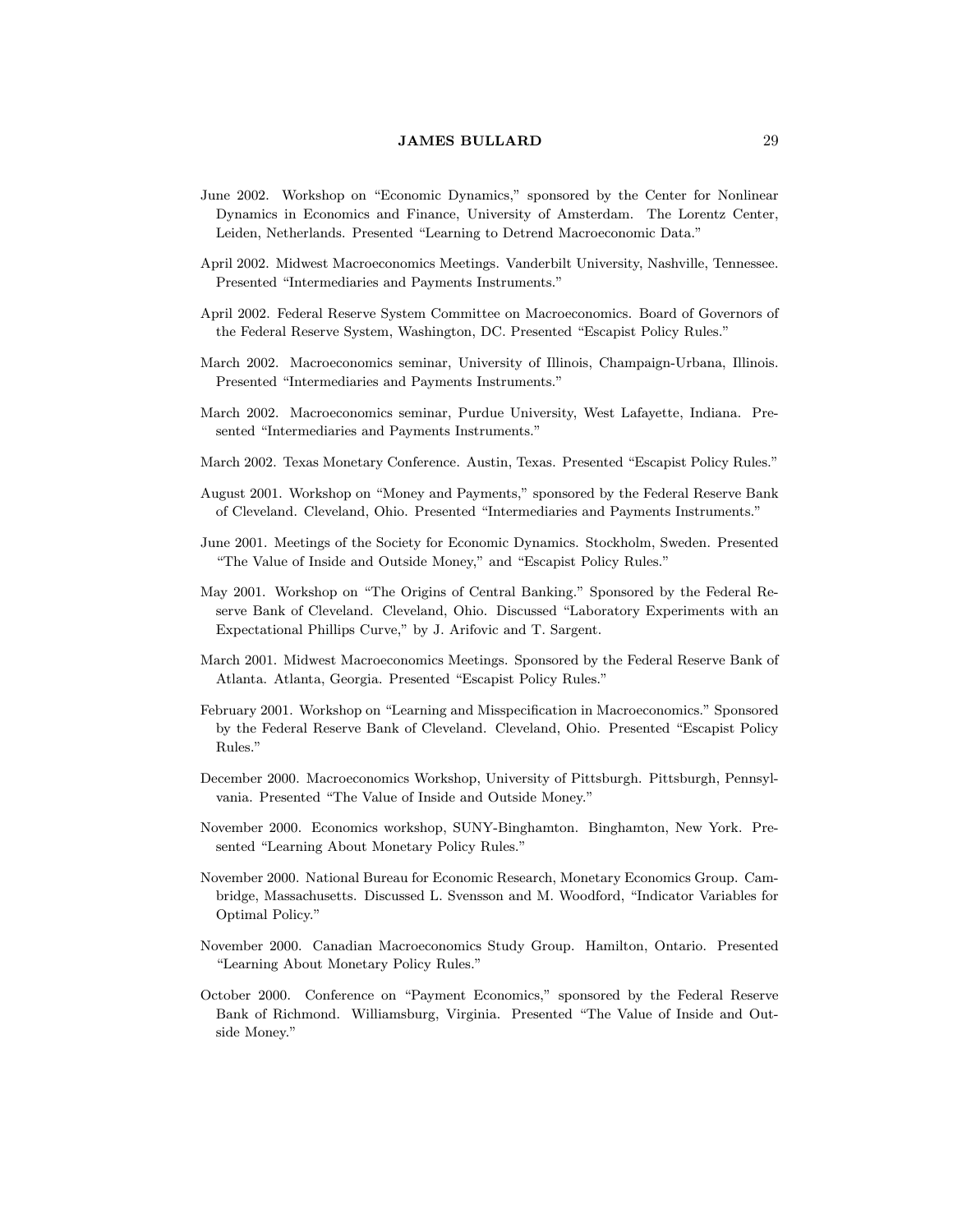- October 2000. Money and banking workshop, Ohio State University. Columbus, Ohio. Presented "The Value of Inside and Outside Money."
- September 2000. Macroeconomics workshop, University of Texas. Austin, Texas. Presented "Learning About Monetary Policy Rules."
- May 2000. Federal Reserve System Committee on Macroeconomics. Sponsored by the Federal Reserve Bank of St. Louis. St. Louis, Missouri. Presented "Learning About Monetary Policy Rules."
- April 2000. National Bureau of Economic Research, Monetary Economics Program meeting. Cambridge, Massachusetts. Presented "Learning About Monetary Policy Rules."
- April 2000. Conference on "Central Banking and Payments," sponsored by the Federal Reserve Bank of Cleveland. Cleveland, Ohio. Presented \Private and Public Circulating Liabilities."
- March 2000. Conference on "Structural Change and Monetary Policy," sponsored by Stanford University and the Federal Reserve Bank of San Francisco. San Francisco, California. Discussed "Learning About a Shift in Trend Output: Implications for Monetary Policy and Inflation," by Kevin Lansing.
- January 2000. Conference on "Expectations Formation and Nonlinear Dynamics in Economics and Finance," sponsored by the Center for the Study of Nonlinear Dynamics in Economics and Finance, University of Amsterdam. Amsterdam, Netherlands. Presented "Learning and Excess Volatility."
- December 1999. Macroeconomics workshop, University of Melbourne. Melbourne, Australia. Presented "Learning About Monetary Policy Rules."
- December 1999. Conference on "Expectational and Learning Dynamics in Financial Markets," sponsored by the University of Technology, Sydney. Sydney, Australia. Presented "Learning and Excess Volatility."
- October 1999. Macroeconomics workshop, Iowa State University. Ames, Iowa. Presented "Learning About Monetary Policy Rules."
- October 1999. Economics workshop, Southern Illinois University at Carbondale. Carbondale, Illinois. Presented "Learning About Monetary Policy Rules."
- October 1999. Macroeconomics workshop, University of Kansas. Lawrence, Kansas. Presented "Learning About Monetary Policy Rules."
- September 1999. Conference on "Expectations, Economic Theory, and Economic Policy," sponsored by the European University Institute, the Bank of Italy, and the Center for Economic Policy Research. Perugia, Italy. Presented "Learning About Monetary Policy Rules."
- September 1999. Federal Reserve System Committee on Macroeconomics. Cleveland, Ohio. Discussed "Optimal Taxation in Life-Cycle Economies," by Martin Gervais and Andrés Erosa.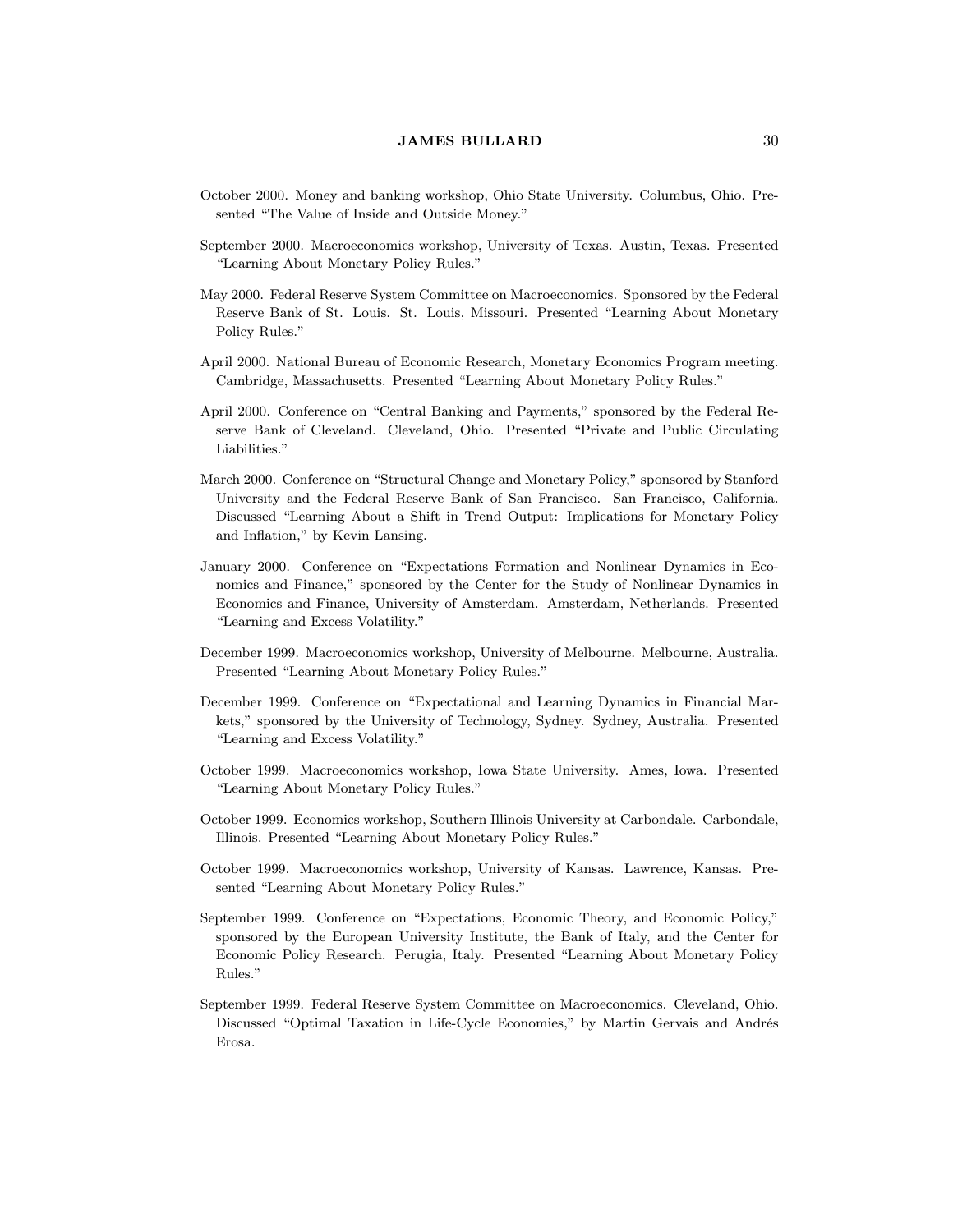- July 1999. North American Summer Meetings of the Econometric Society. University of Wisconsin, Madison, Wisconsin. Presented "Complex Eigenvalues and Trend-Reverting Fluctuations."
- July 1999. Meeting of the Society for Computational Economics. Boston College, Boston, Massachusetts. Presented "Learning and Excess Volatility."
- April 1999. Midwest Macroeconomics Conference, University of Pittsburgh. Pittsburgh, Pennsylvania. Presented "Private and Public Circulating Liabilities."
- January 1999. Macroeconomics workshop, Federal Reserve Bank of Richmond. Richmond, Virginia. Presented "Complex Eigenvalues and Trend-Reverting Fluctuations."
- October 1998. Macroeconomics workshop, University of Kentucky. Lexington, Kentucky. Presented "Learning and Excess Volatility."
- October 1998. Money and Banking workshop, University of Chicago. Chicago, Illinois. Presented "Complex Eigenvalues and Trend-Reverting Fluctuations."
- October 1998. Midwest Macroeconomics Conference, Invited Plenary Session. Indiana University, Bloomington, Indiana. Presented \Complex Eigenvalues and Trend-Reverting Fluctuations."
- June 1998. Meetings of the Society for Economic Dynamics. University of Pennsylvania, Philadelphia, Pennsylvania. Presented "Central Bank Design in General Equilibrium."
- May 1998. Federal Reserve System Committee on Macroeconomics. Federal Reserve Bank of Chicago, Chicago, Illinois. Presented \Central Bank Design in General Equilibrium."
- March 1998. Macroeconomics workshop, Rutgers University. New Brunswick, New Jersey. Presented "How Costly is Sustained Inflation for the U.S. Economy?"
- October 1997. Conference on "Macroeconomic Theory and Monetary Policy," sponsored by the Federal Reserve Bank of Philadelphia. Philadelphia, Pennsylvania. Presented "How Costly is Sustained Low Inflation for the U.S. Economy?"
- October 1997. Conference on "Dynamic Models of Economic Policy," sponsored by the University of Rochester, UCLA, and the Federal Reserve Bank of Minneapolis. Rochester, New York. Presented "How Costly is Sustained Low Inflation for the U.S. Economy?"
- October 1997. Macroeconomics workshop, University of Western Ontario. London, Ontario. Presented "How Costly is Sustained Low Inflation for the U.S. Economy?"
- September 1997. Macroeconomics workshop, University of Texas. Austin, Texas. Presented "How Costly is Sustained Low Inflation for the U.S. Economy?"
- July 1997. North American Summer Meetings of the Econometric Society. California Institute of Technology, Pasedena, California. Presented "How Costly is Sustained Low In
ation for the U.S. Economy?"
- May 1997. Economic theory workshop, Washington University. St. Louis, Missouri. Presented "The Transition from Stagnation to Growth: An Adaptive Learning Approach."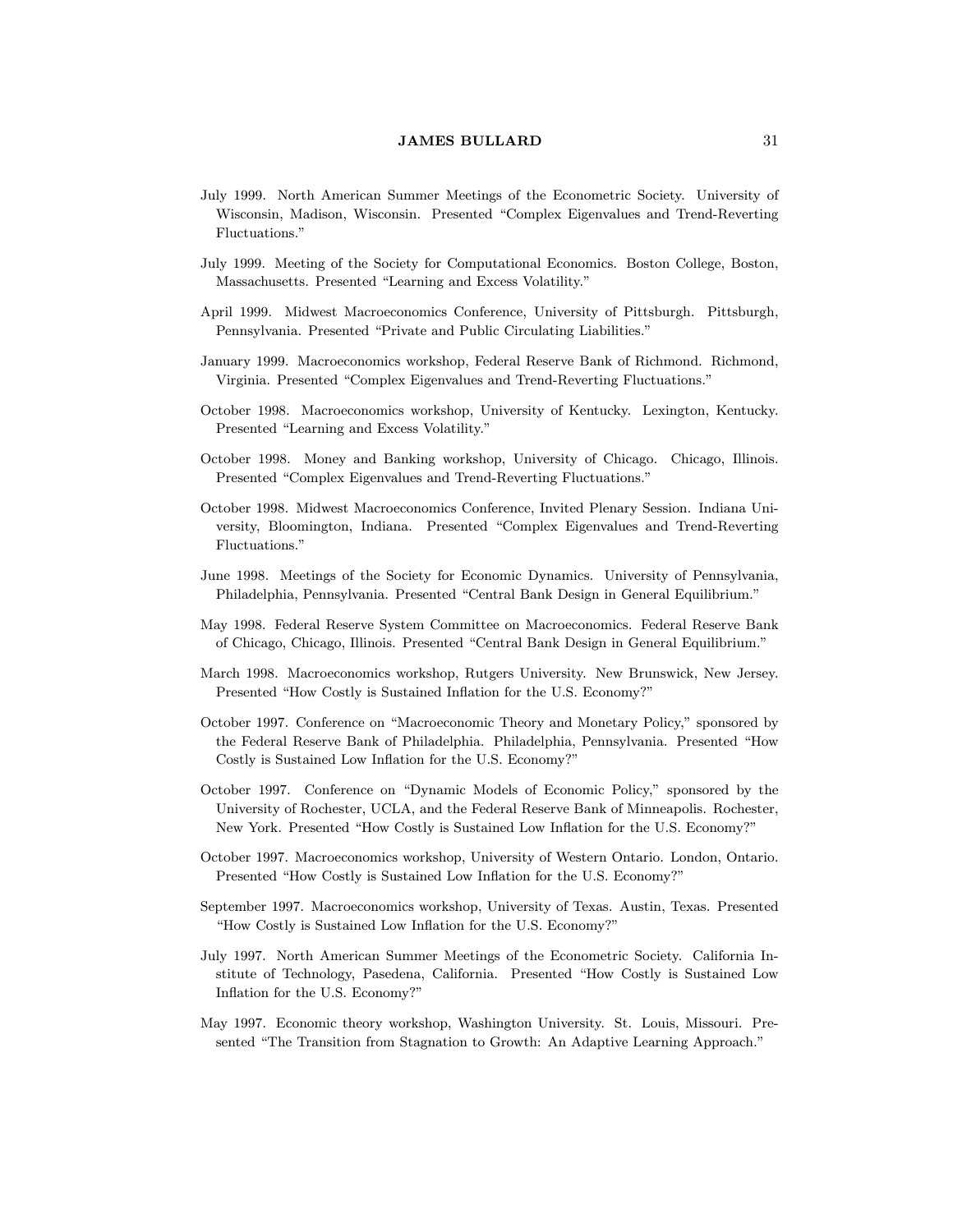- April 1997. Midwest Macroeconomics Conference, Pennsylvania State University. University Park, Pennsylvania. Presented "How Costly is Sustained Low Inflation for the U.S. Economy?"
- March 1997. Conference on "Recent Developments in Macroeconomics," sponsored by Stanford University and the Federal Reserve Bank of San Francisco. San Francisco, California. Discussed "Learning Dynamics" by George Evans and Seppo Honkapohja.
- March 1997. Macroeconomics workshop, Simon Fraser University. Burnaby, Canada. Presented "How Costly is Sustained Low Inflation for the U.S. Economy?"
- February 1997. Macroeconomics workshop, Indiana University-Purdue University at Indianapolis. Indianapolis, Indiana. Presented \The Transition from Stagnation to Growth: An Adaptive Learning Approach."
- February 1997. Macroeconomics workshop, Indiana University. Bloomington, Indiana. Presented "How Costly is Sustained Low Inflation for the U.S. Economy?"
- October 1996. Conference on "Expectations and Macroeconomics," sponsored by the Federal Reserve Bank of Philadelphia. Philadelphia, Pennsylvania. Discussed \Calculation, Adaptation, and Rational Expectations," by George Evans and Garey Ramey.
- November 1996. Macroeconomics workshop, University of Pittsburgh. Pittsburgh, Pennsylvania. Presented "Central Bank Design in General Equilibrium."
- July 1996. Macroeconomics workshop, University of Warwick. Coventry, United Kingdom. Presented "The Transition from Stagnation to Growth: An Adaptive Learning Approach."
- June 1996. Theory workshop, sponsored by CEPREMAP and DELTA. Paris, France. Presented "The Transition from Stagnation to Growth: An Adaptive Learning Approach."
- May 1996. Macroeconomics workshop, the European University Institute. Florence, Italy. Presented "The Transition from Stagnation to Growth: An Adaptive Learning Approach."
- May 1996. Macroeconomics workshop, the Bank of England. London, United Kingdom. Presented "The Transition from Stagnation to Growth: An Adaptive Learning Approach."
- April 1996. Macroeconomics workshop, Universitat Pompeu Fabra. Barcelona, Spain. Presented "The Transition from Stagnation to Growth: An Adaptive Learning Approach."
- April 1996. Economics workshop, University of Bielefeld. Bielefeld, Germany. Presented \The Transition from Stagnation to Growth: An Adaptive Learning Approach."
- April 1996. Macroeconomics workshop, University of Tilburg. Tilburg, Netherlands. Presented "The Transition from Stagnation to Growth: An Adaptive Learning Approach."
- March 1996. Macroeconomics workshop, Cornell University. Ithaca, New York. Presented "An Empirically Plausible Model of Low Real Interest Rates and Unbacked Government Debt."
- November 1995. Workshop, Sante Fe Institute. Santa Fe, New Mexico. Presented \The Transition from Stagnation to Growth: An Adaptive Learning Approach."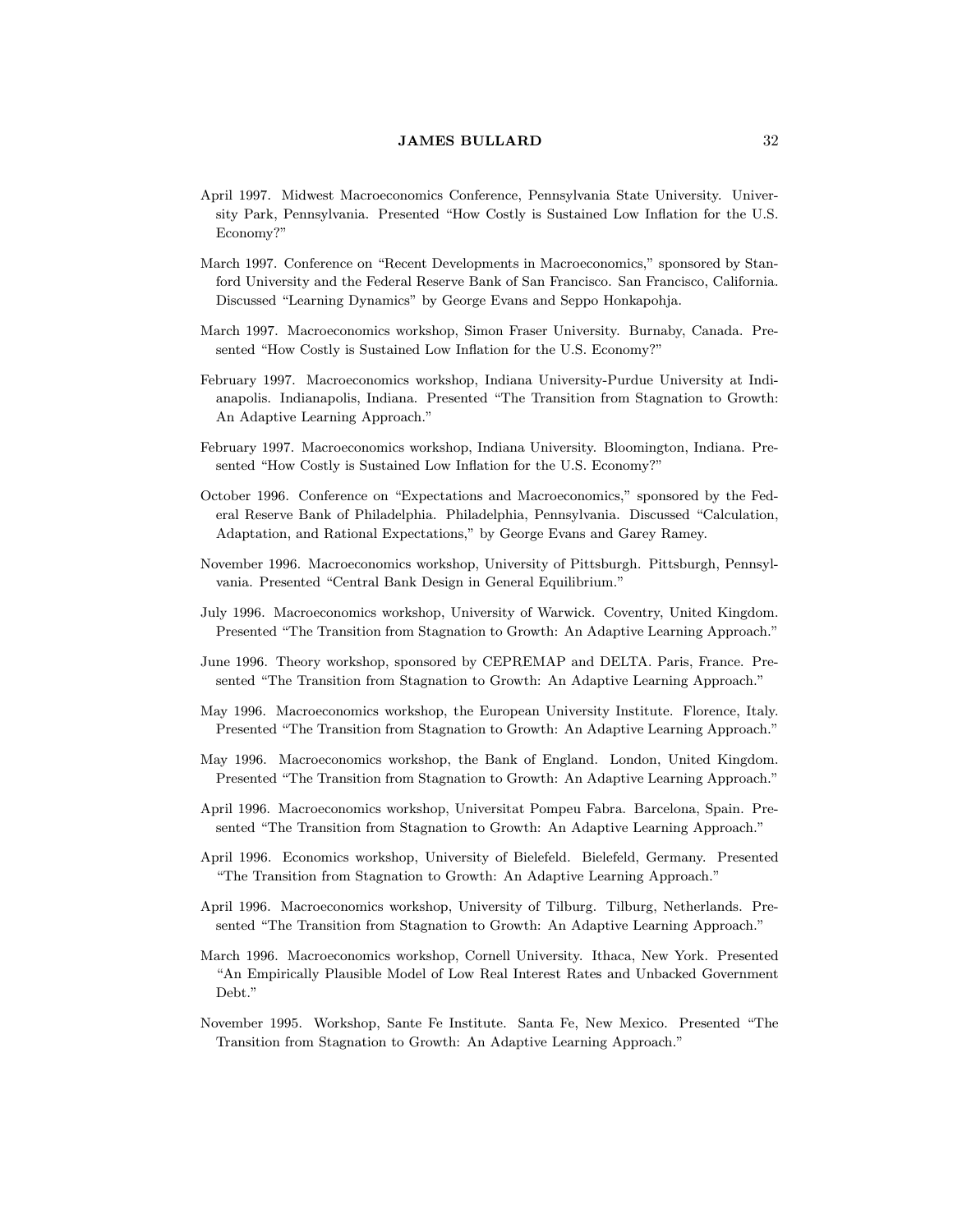- October 1995. Federal Reserve System Committee on Macroeconomics, Federal Reserve Bank of New York. New York, New York. Presented \An Empirically Plausible Model of Low Real Interest Rates and Unbacked Government Debt."
- October 1995. Macroeconomics workshop, University of Missouri. Columbia, Missouri. Presented "An Empirically Plausible Model of Low Real Interest Rates and Unbacked Government Debt."
- July 1995. Meetings of the Society for Economic Dynamics and Control. Barcelona, Spain. Presented "A Model of Learning and Emulation with Artificial Adaptive Agents."
- April 1995. Macroeconomics Workshop, Board of Governors of the Federal Reserve System. Washington, DC. Presented "On Learning and the Stability of Cycles."
- April 1995. Macroeconomics Workshop, University of Iowa. Iowa City, Iowa. Presented "On Learning and the Stability of Cycles."
- November 1994. Macroeconomics Workshop, University of California at Riverside. Riverside, California. Presented "An Empirically Plausible Model of Low Real Interest Rates and Unbacked Government Debt."
- November 1994. Macroeconomics Workshop, University of Southern California. Los Angeles, California. Presented "A Model of Learning and Emulation with Artificial Adaptive Agents."
- October 1994. Macroeconomics Workshop, Rutgers University. New Brunswick, New Jersey. Presented "An Empirically Plausible Model of Low Real Interest Rates and Unbacked Government Debt."
- October 1994. Midwest Mathematical Economics, Pennsylvania State University. University Park, Pennsylvania.
- September 1994. Conference on "Finance, Fluctuations, and Development," co-sponsored by the Federal Reserve Bank of Minneapolis, Cornell, and UCLA. Presented "A Low Real Interest Rate Economy."
- June 1994. North American Summer Meetings of the Econometric Society. Quebec City, Canada. Presented "A Model of Learning and Emulation with Artificial Adaptive Agents."
- June 1994. Meetings of the Society for Economic Dynamics and Control. Hosted by UCLA. Los Angeles, California. Presented "A Model of Learning and Emulation with Artificial Adaptive Agents."
- May 1994. Midwest Mathematical Economics Association. Hosted by the University of Michigan. Ann Arbor, Michigan. Presented "A Model of Learning and Emulation with Articial Adaptive Agents."
- February 1994. National Bureau of Economic Research, Macroeconomic Complementarities Group. Stanford University, Palo Alto, California. Presented \A Model of Learning and Emulation with Articial Adaptive Agents."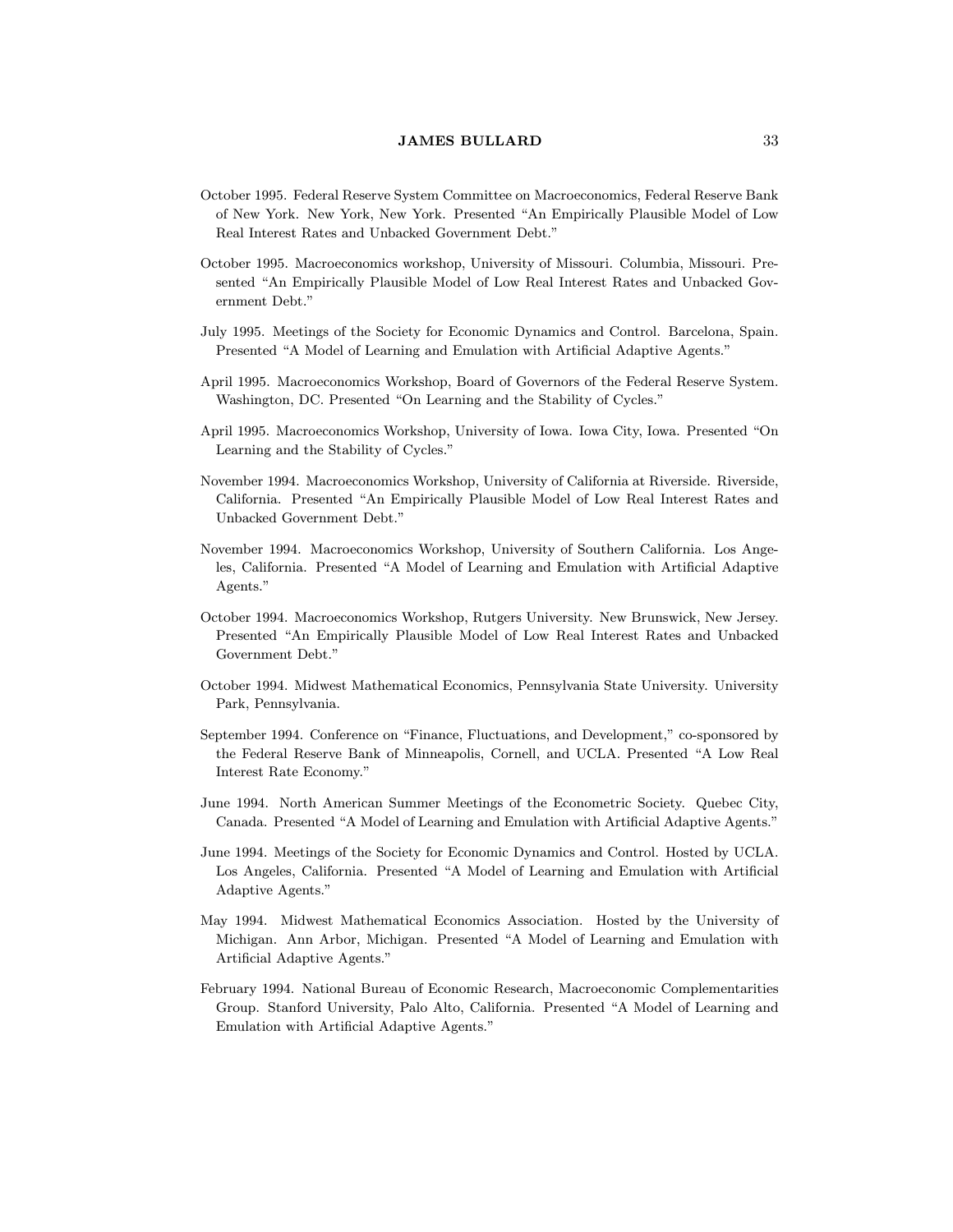- September 1993. Macroeconomics workshop, Indiana University. Bloomington, Indiana. Presented "A Low Real Interest Rate Economy."
- September 1993. Macroeconomics workshop, Washington University. St. Louis, Missouri. Presented "Learning Equilibria."
- September 1993. Federal Reserve System In
ation Project, Board of Governors. Washington, DC. Presented "Superneutrality in Postwar Economies."
- June 1993. Econometric Society, North American Summer Meetings, Boston University. Boston, Massachusetts.
- May 1993. Midwest Mathematical Economics Association, University of Kentucky. Lexington, Kentucky. Presented "Learning in a Large Square Economy."
- March 1993. Midwest Economics Association, Indianapolis. Presented \A Low Real Interest Rate Economy."
- February 1993. Macroeconomics workshop, Pittsburgh/Carnegie-Mellon. Presented "Learning in a Large Square Economy."
- October 1992. Macroeconomics workshop, UCLA. Los Angeles, California. Presented "Learning Equilibria."
- June 1992. Econometric Society, North American Summer Meetings, University of Washington. Seattle, Washington.
- June 1992. Meetings of the Society for Economic Dynamics and Control.
- November 1991. System Committee on Financial Analysis, Federal Reserve Bank of Boston. Boston, Massachusetts.
- June 1991. Meetings of the Society for Economic Dynamics and Control. Capri, Italy. Presented "Learning Equilibria."
- May 1991. Midwest Mathematical Economics Association, Northwestern University. Evanston, Illinois. Presented "Learning Equilibria."
- November 1990. System Committee on International Economics, Federal Reserve Bank of Atlanta. Atlanta, Georgia. Presented \Collapsing Exchange Rate Regimes: A Reinterpretation."
- April 1990. System Committee on Business Conditions, Federal Reserve Bank of Chicago. Chicago, Illinois. Discussed "Collateralized Debt as the Optimal Contract," by Jeffrey Lacker.